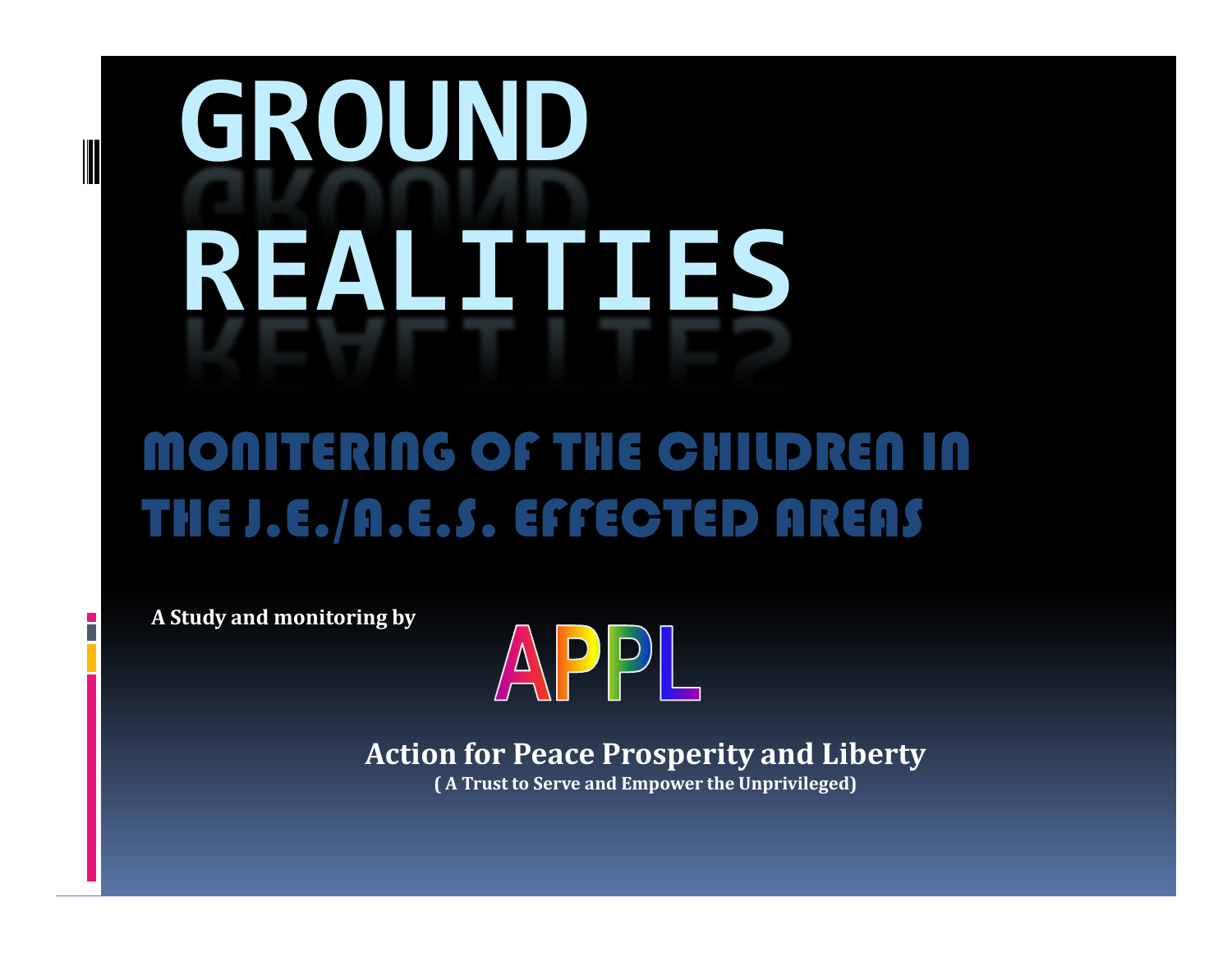## **METHODOLOGY**

**TWO HUNDRED SAMPLES HAVE BEEN COLLECTED FOR THE STUDY ON PURPOSIVE RANDOM SAMPLE BASIS. PRIMARY INFORMATION HAS BEEN COLLECTED FROM AFFECTED VILLAGES IN THE THREE BLOCKS OF THE DISTRICT GORAKHPUR, AFTER CONVERSATION WITH THE RESIDENTS AND OBSERVATION ON THE BASIS OF A 35 POINT SCHEDULE. THE OBSERVATIONS ARE BASED ON THE SAME DATA.**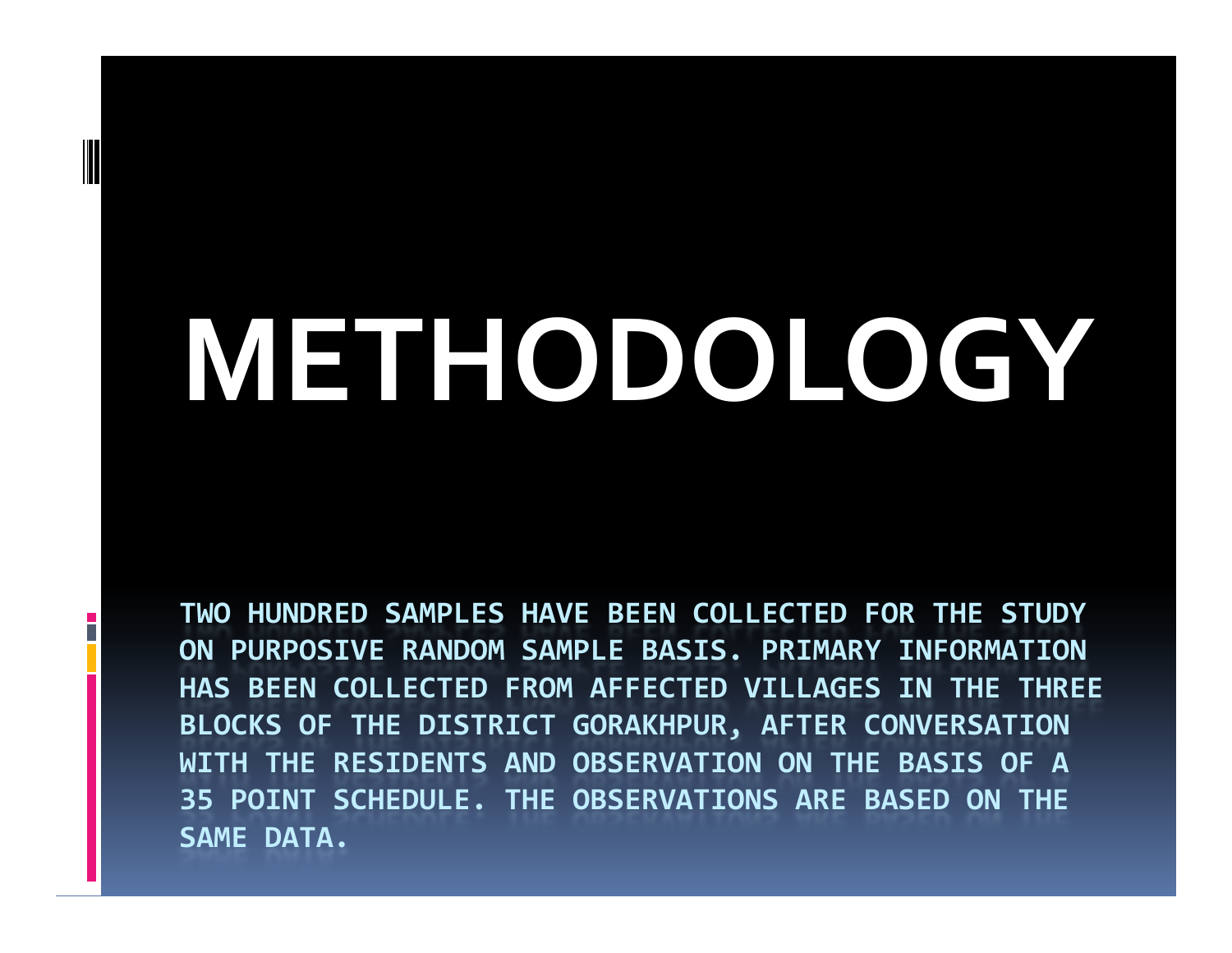#### **LIMITATIONS OF THE STUDY**

H

 Through the affected area was vast, due to our limited resources we collected two hundred samples and took only one hundred fifty out of them for analysis and study. For sample selection, the randomselection criteria was applied. It is also our limitation<br>. to rely and depend ,about quality and authenticity of the data as the data and information provided by the people and governmen<sup>t</sup> authorities was the only source available .The sample area and size may seems to be too small, but with our limited resources we hope that we have been able to bring out thefacts and trend of the emergence of J.E./A.E.S.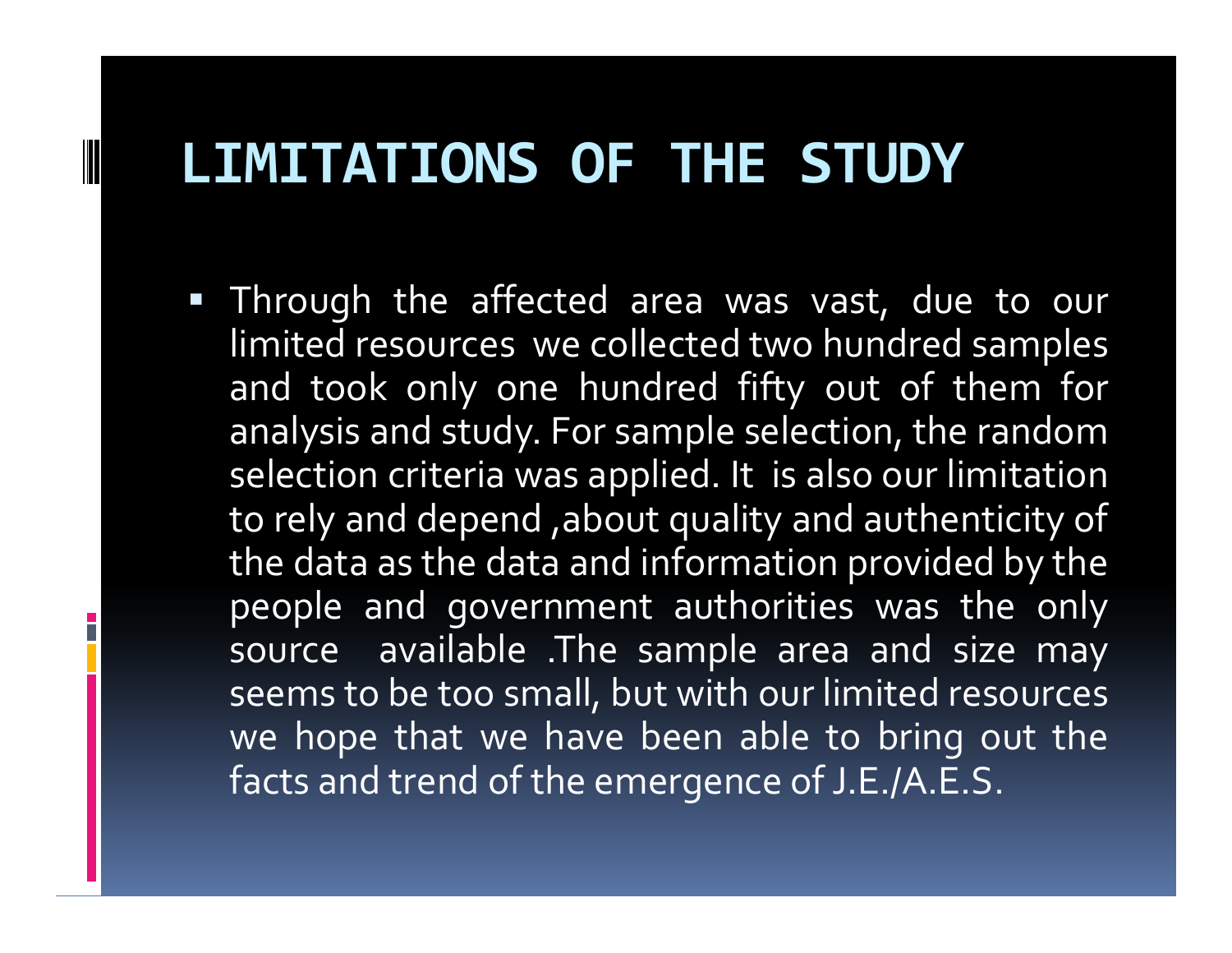#### **FOOD HABITS – Affected areas MISSING COMPONENTS**

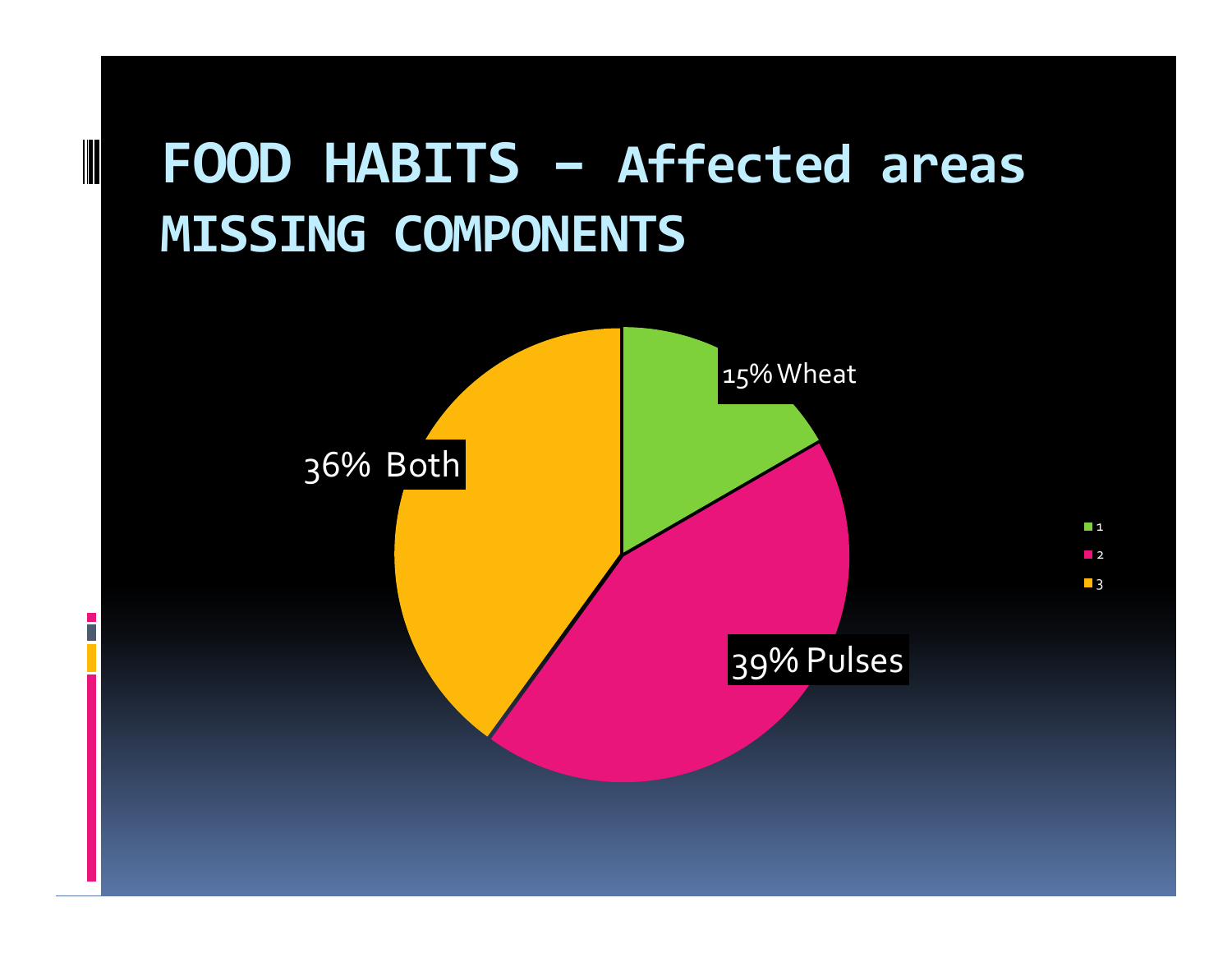

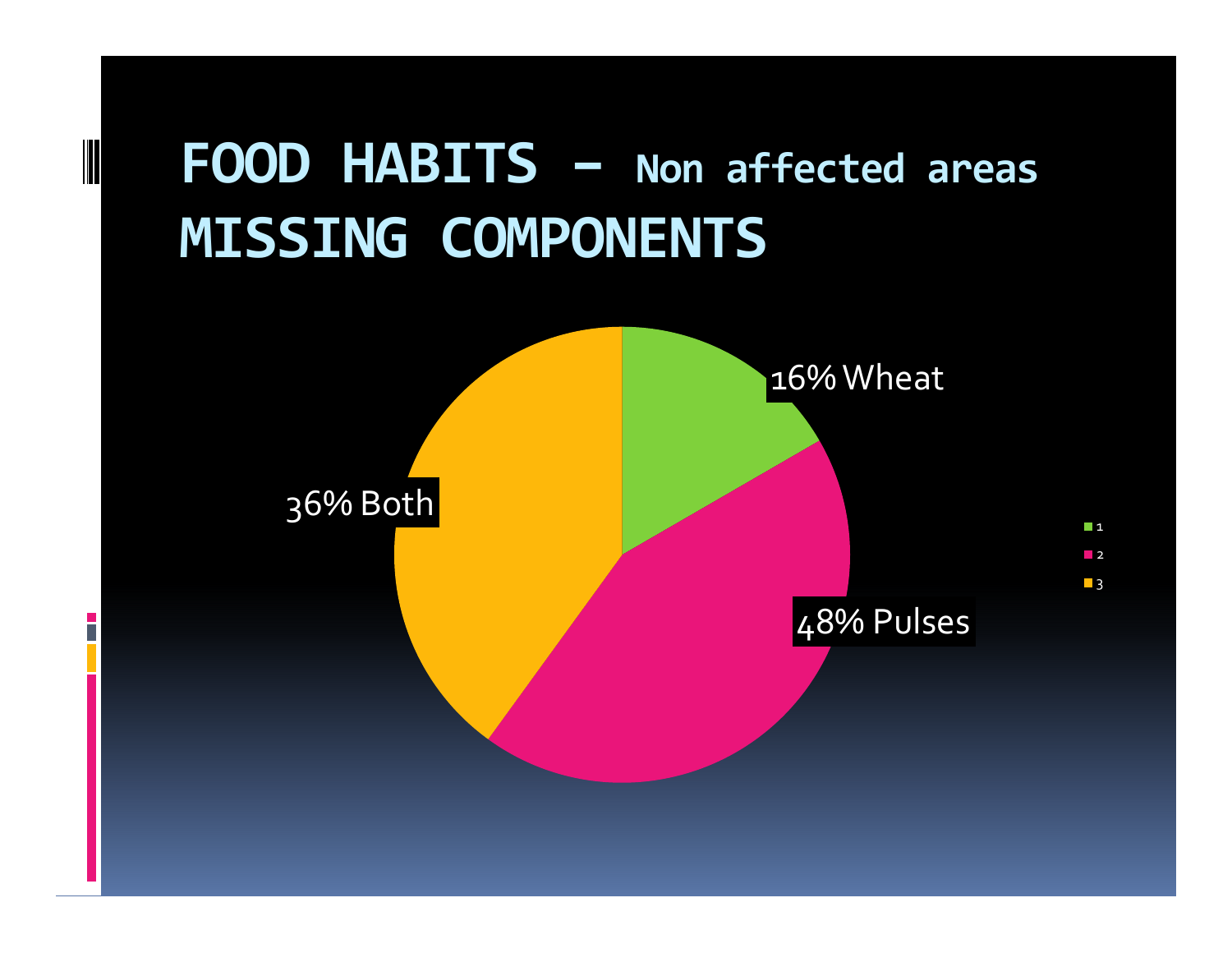#### **Consumption other than cereals (livestock products) Affected areas**

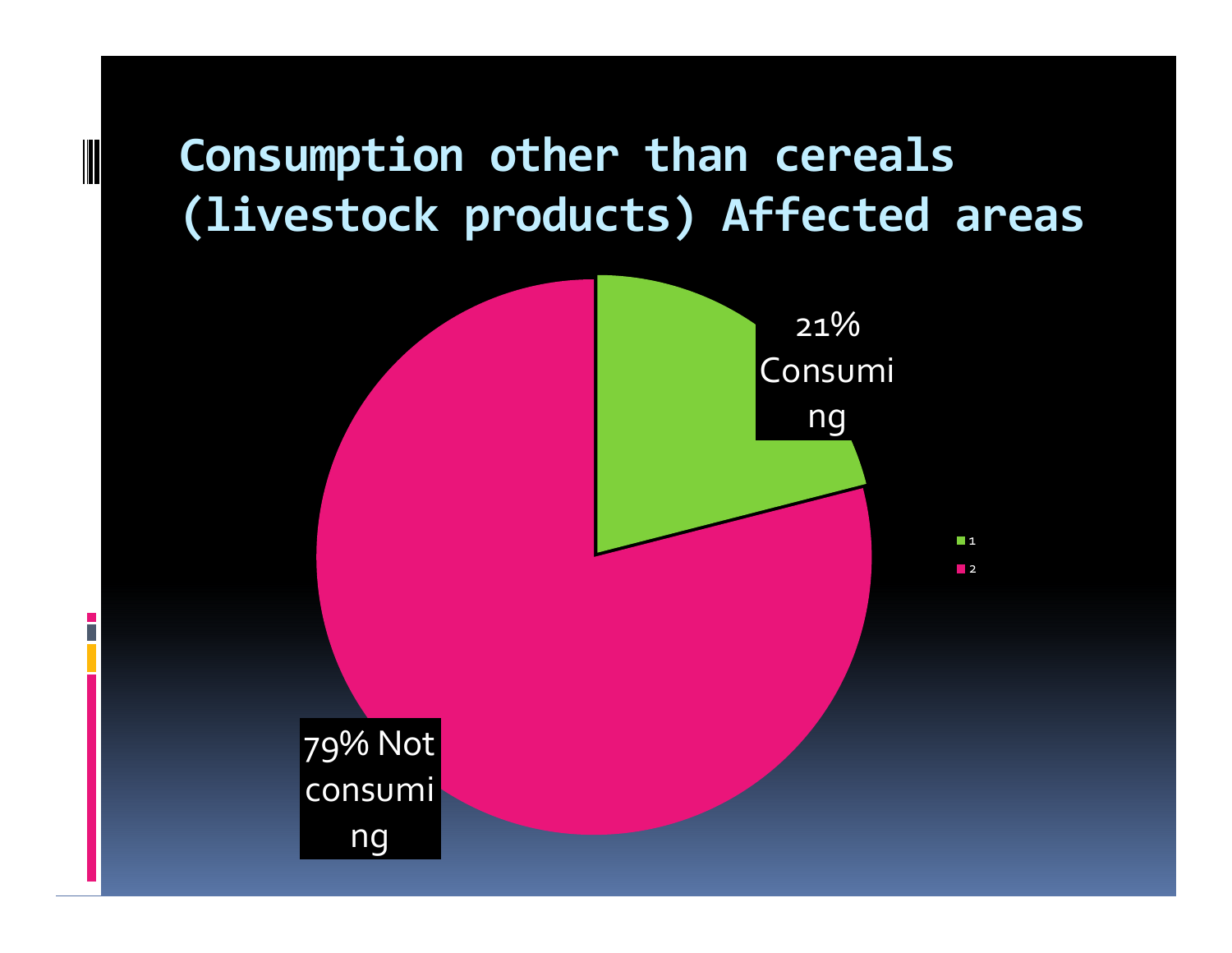**Consumption other than cereals (livestock products) Non affected areas**

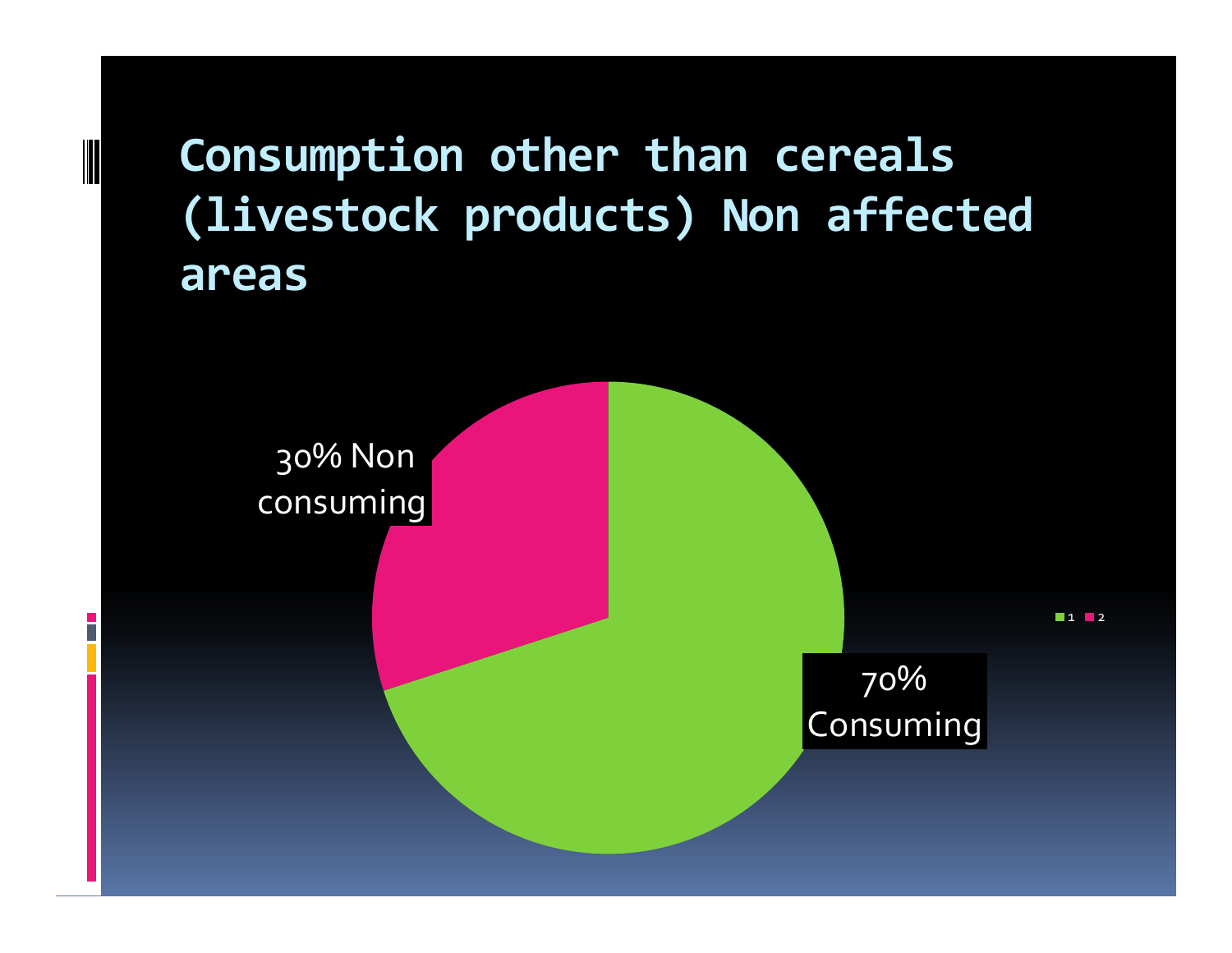## **HABITAT – Affected areas**

n

**Directly related to pigs, farms and water logging 24%**

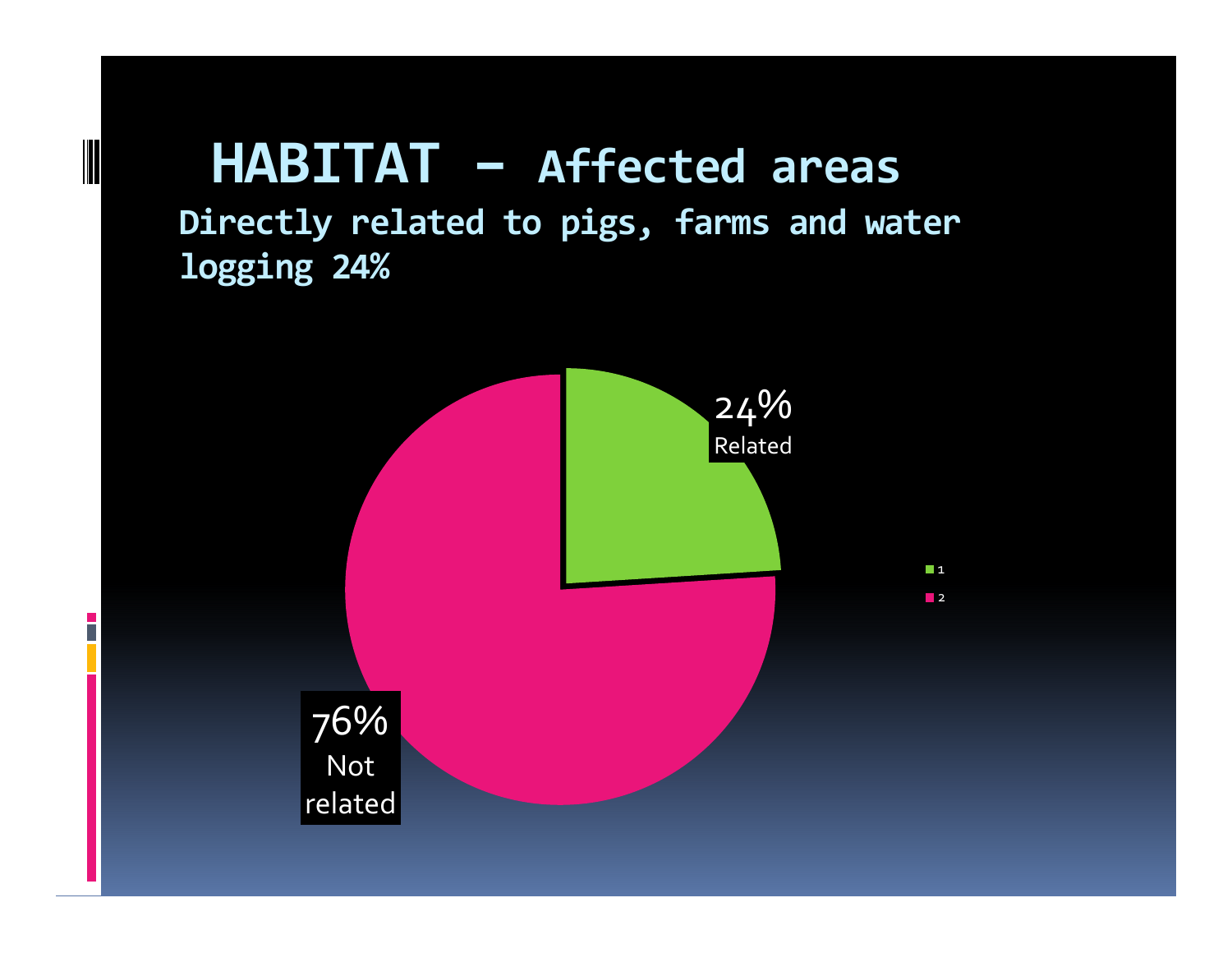#### **HABITAT – Non affected areas Directly related to pigs, farms and water logging 70%%**

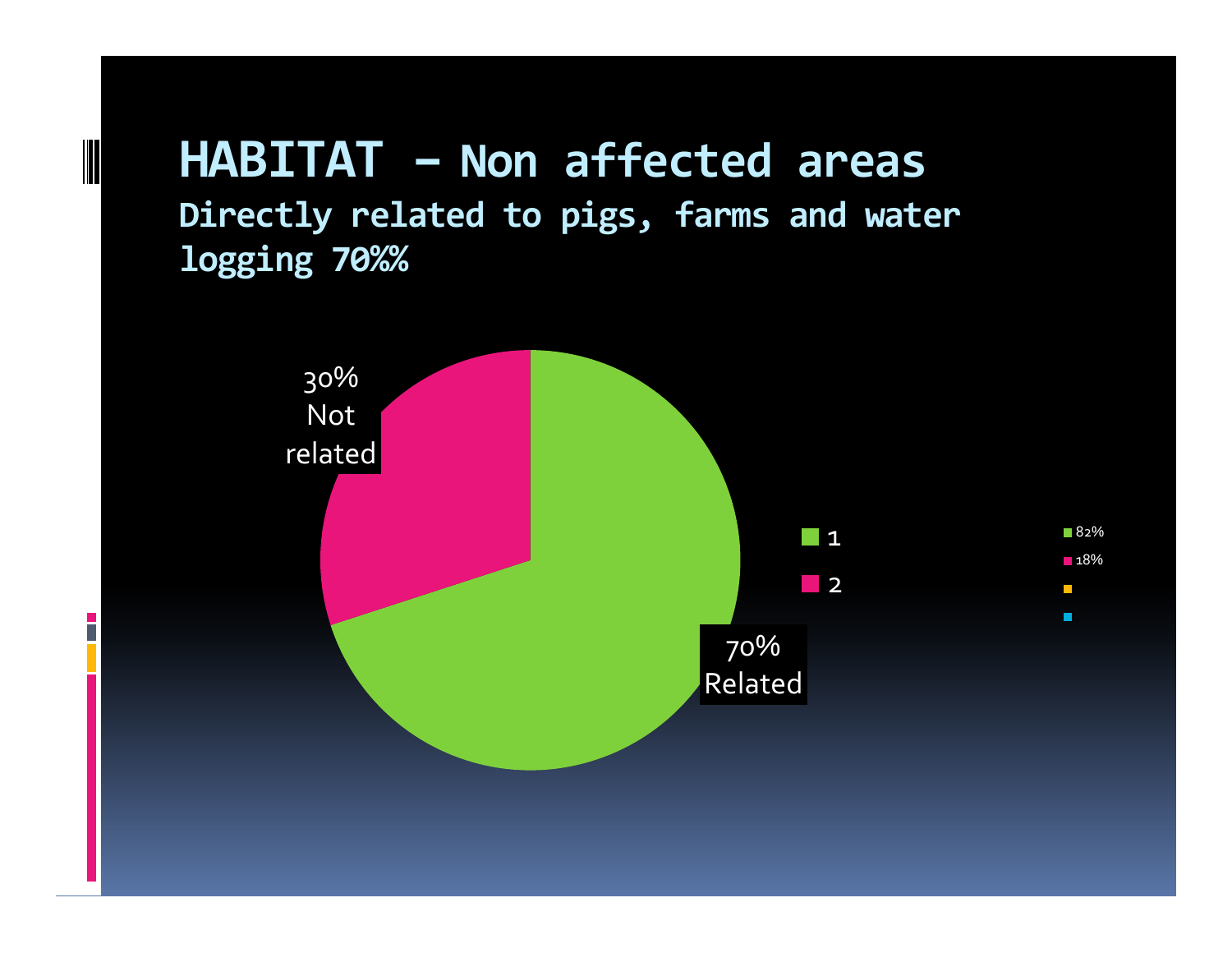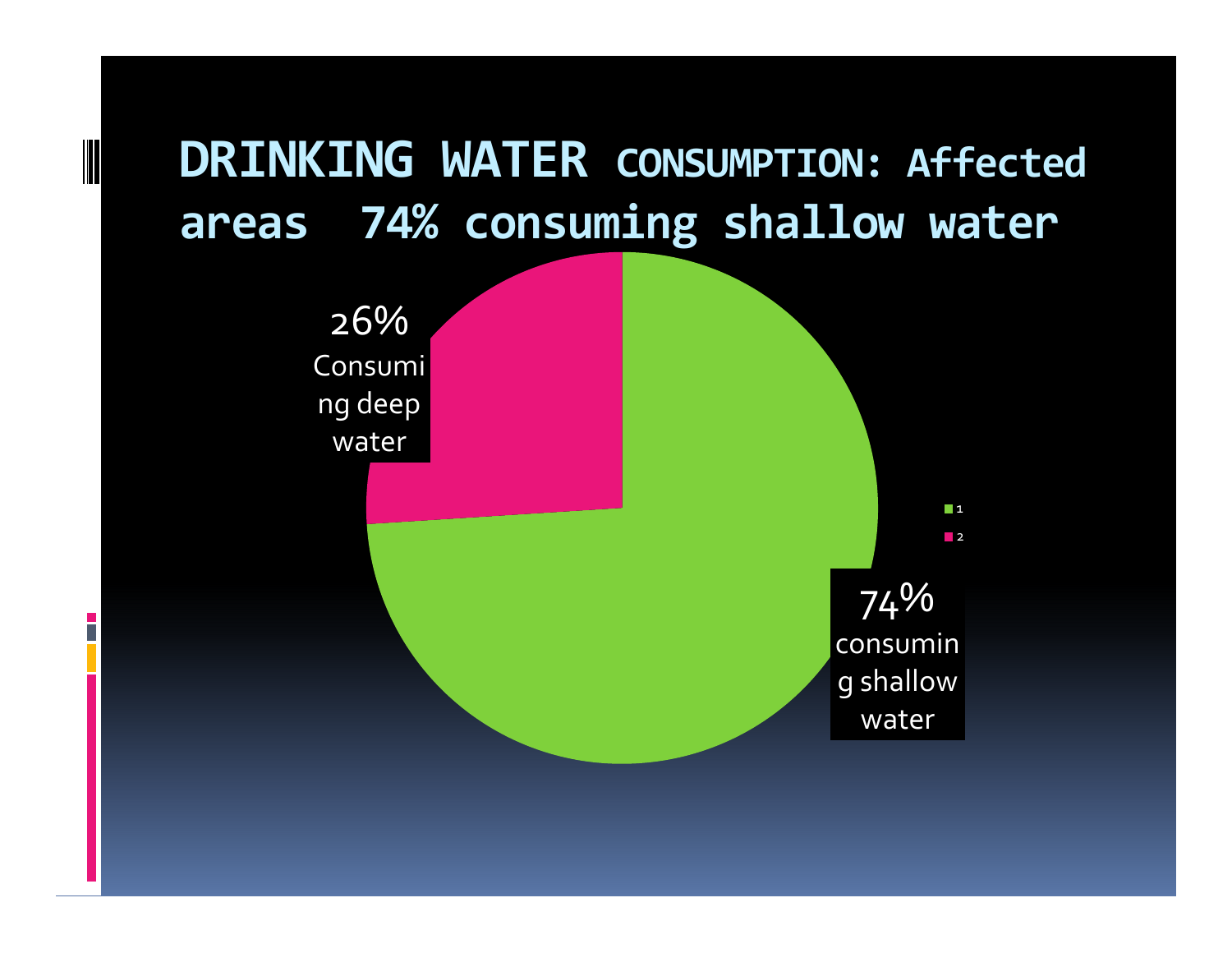#### **DRINKING WATER CONSUMPTION: Non Affected areas 82% consuming shallow water**

n.

82%Consuming shallow drinking water

**2** 

 $\Box$  1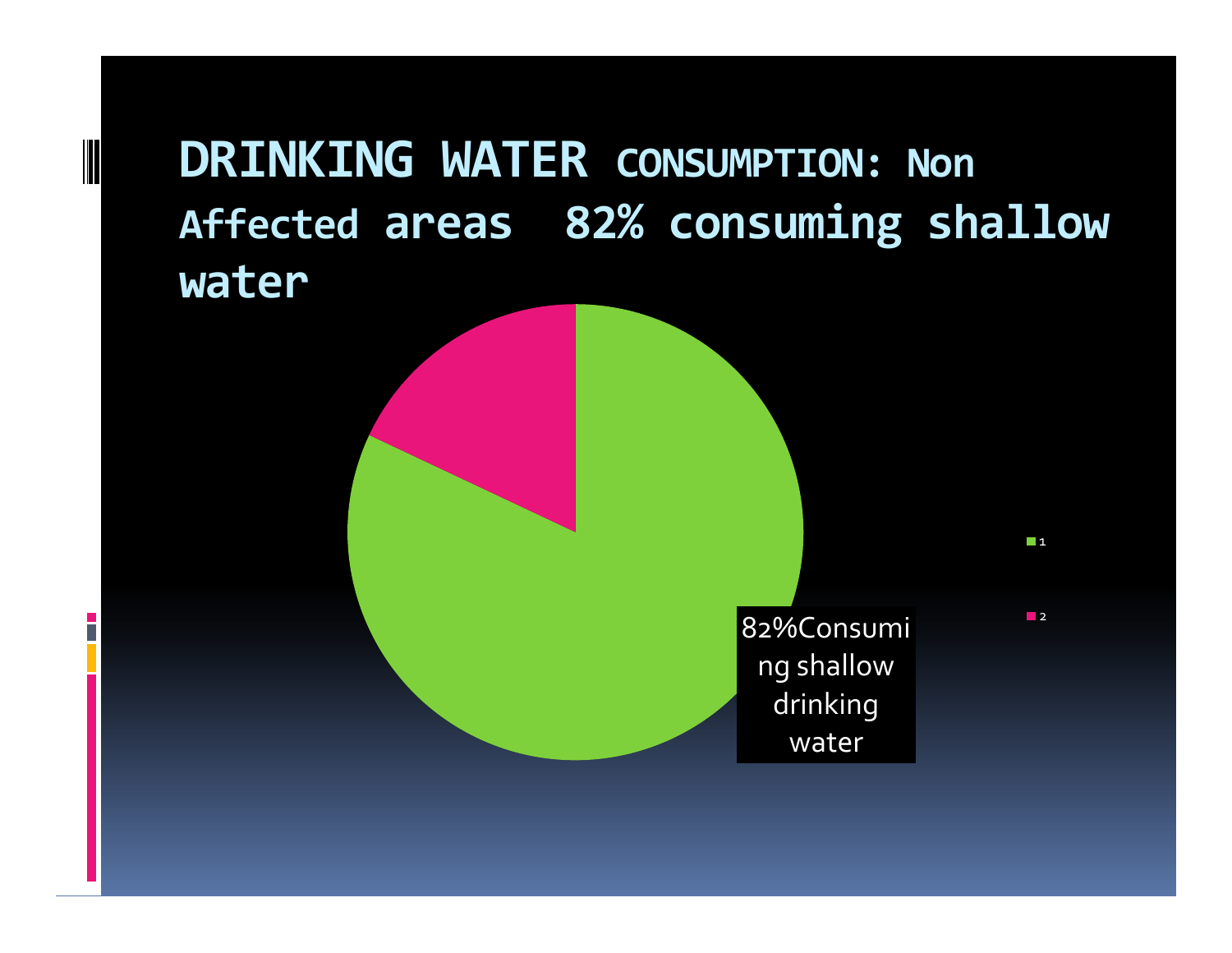### J.E. CASES sex ratioMALE:FEMALE 53.3%:46.7%

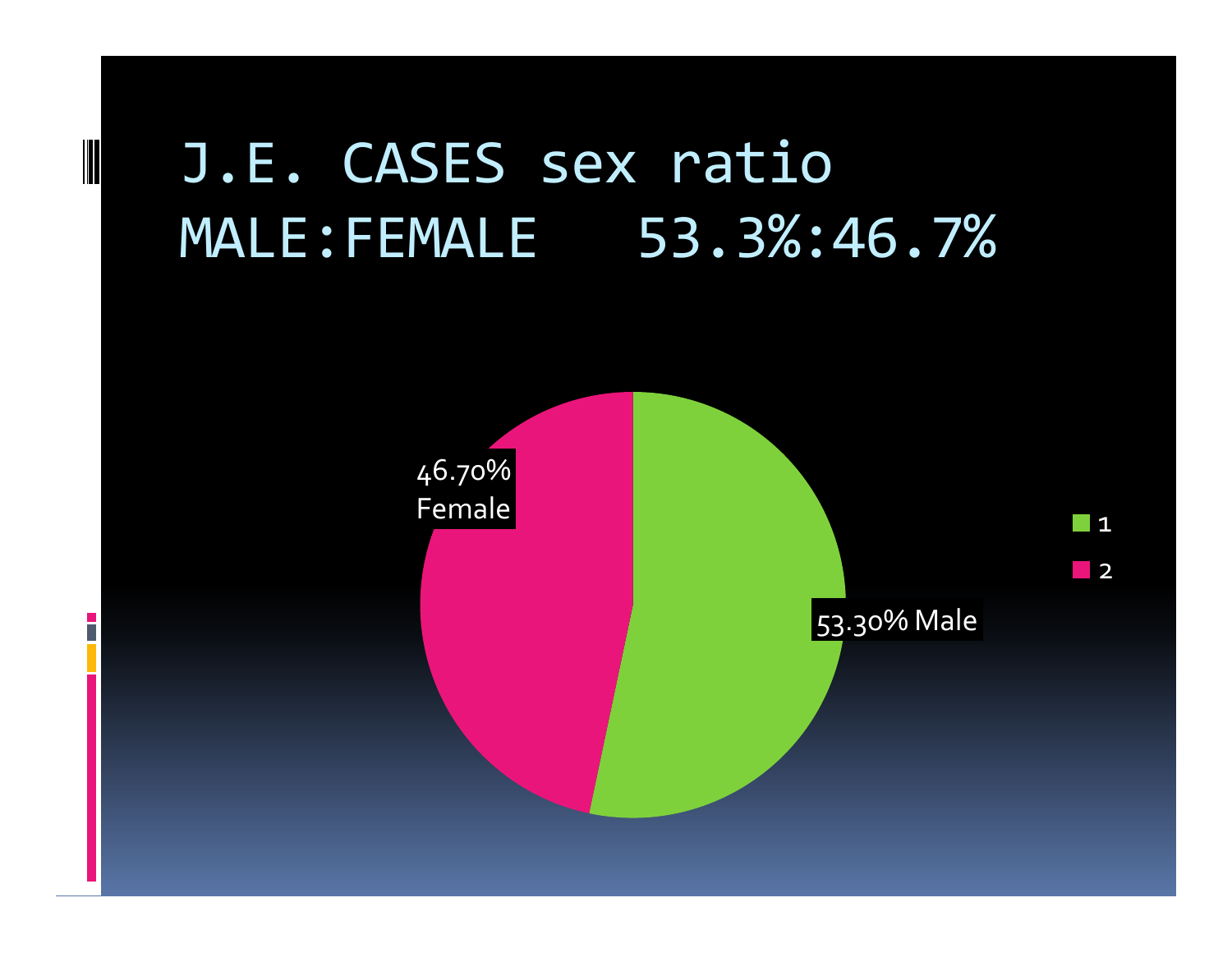#### **PREFERENCE FOR MEDICAL SERVICES AND CONSULTATION: AFFECTED AREAS**

OTHERS: MEDICAL COLLEGE,PHC,CHC,PVT PRACTICIONERS

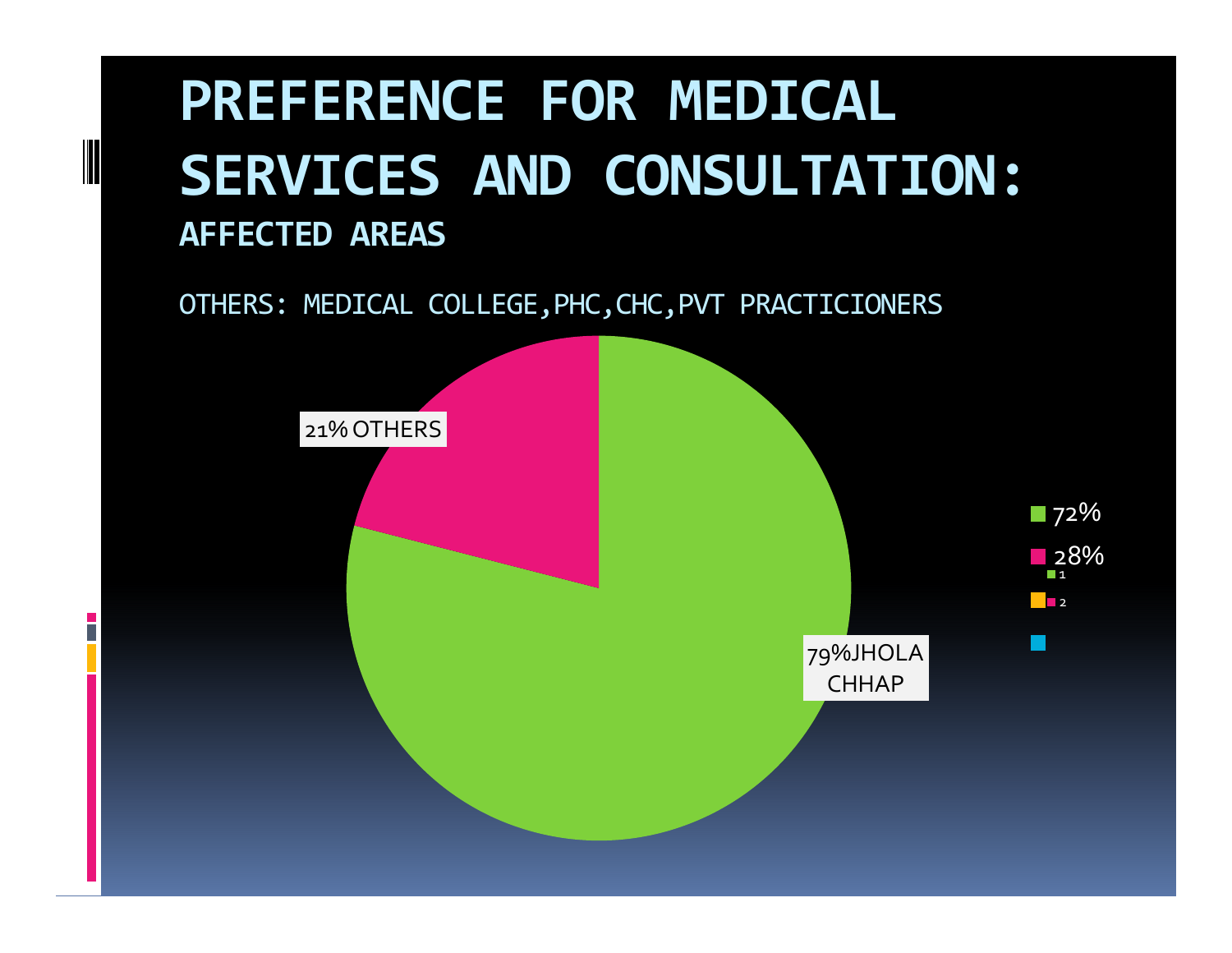### **PREFERENCE FOR MEDICAL SERVICES AND CONSULTATION:**

#### **NON AFFECTED AREASOTHERS ;MEDICAL COLLEGE,PHC,CHC,PVT PRACTITONERS**

n.

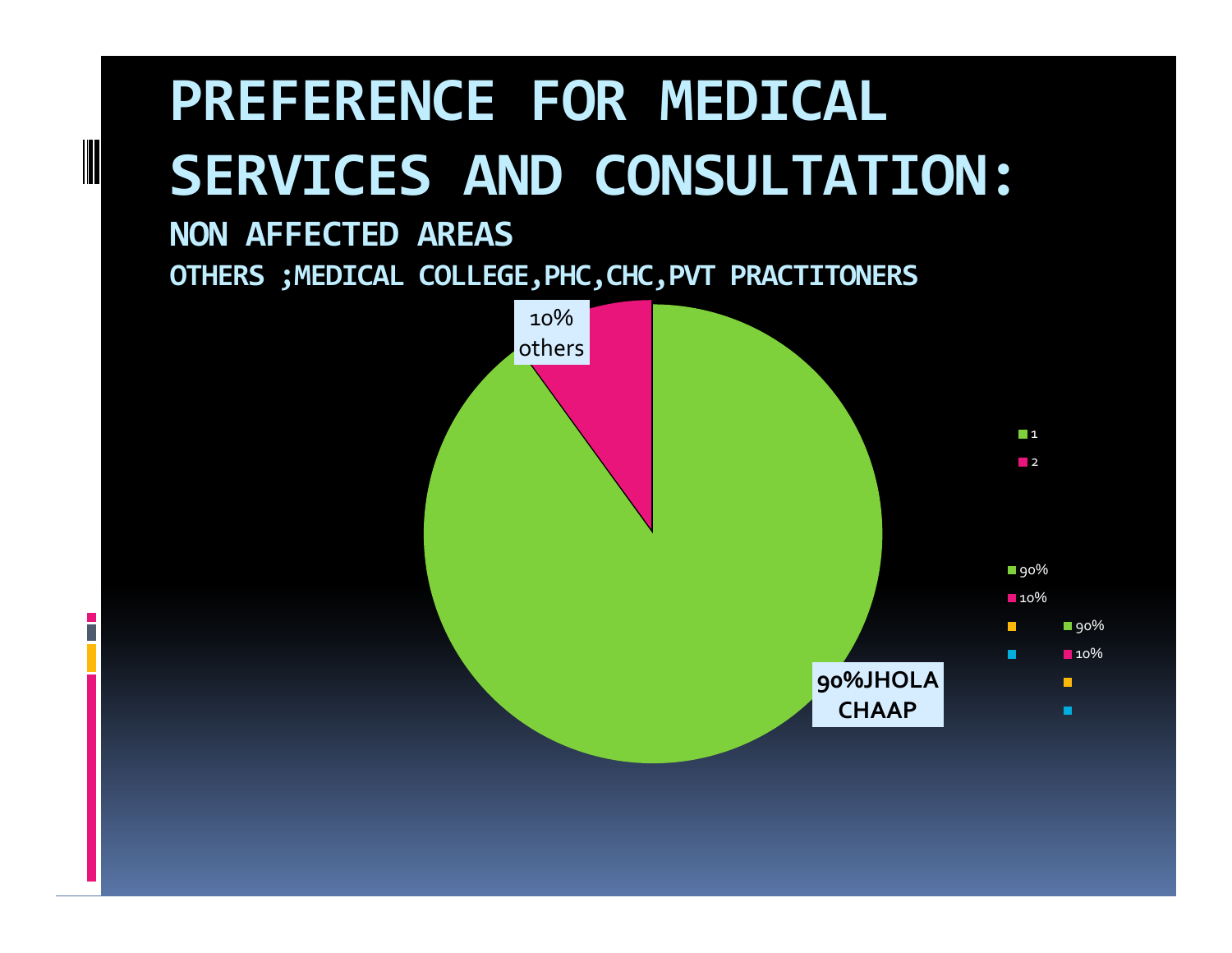#### **TIME TAKEN TO GO FOR SPECIALISED TREATMENT (AFFECTED AREAS)**

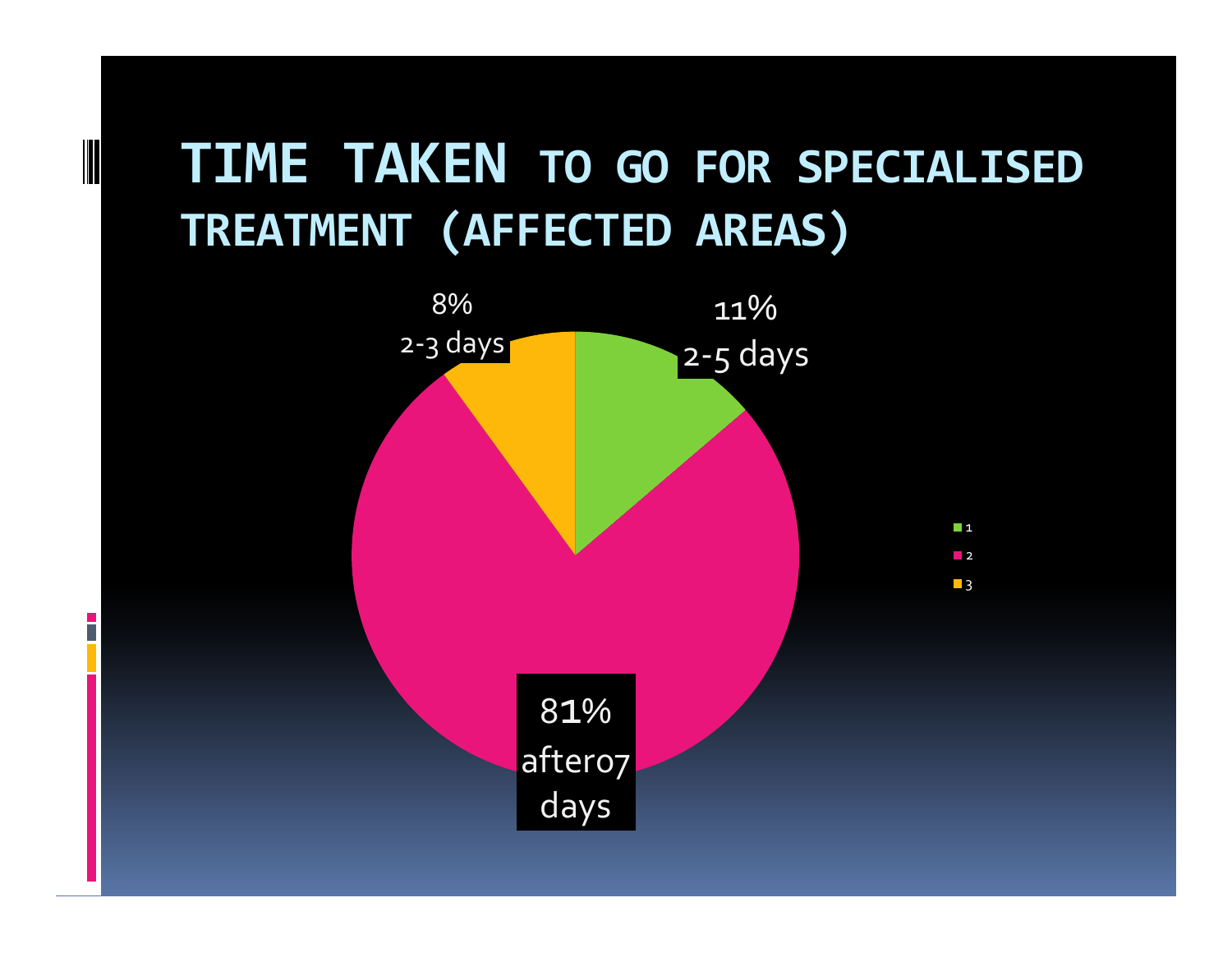

H

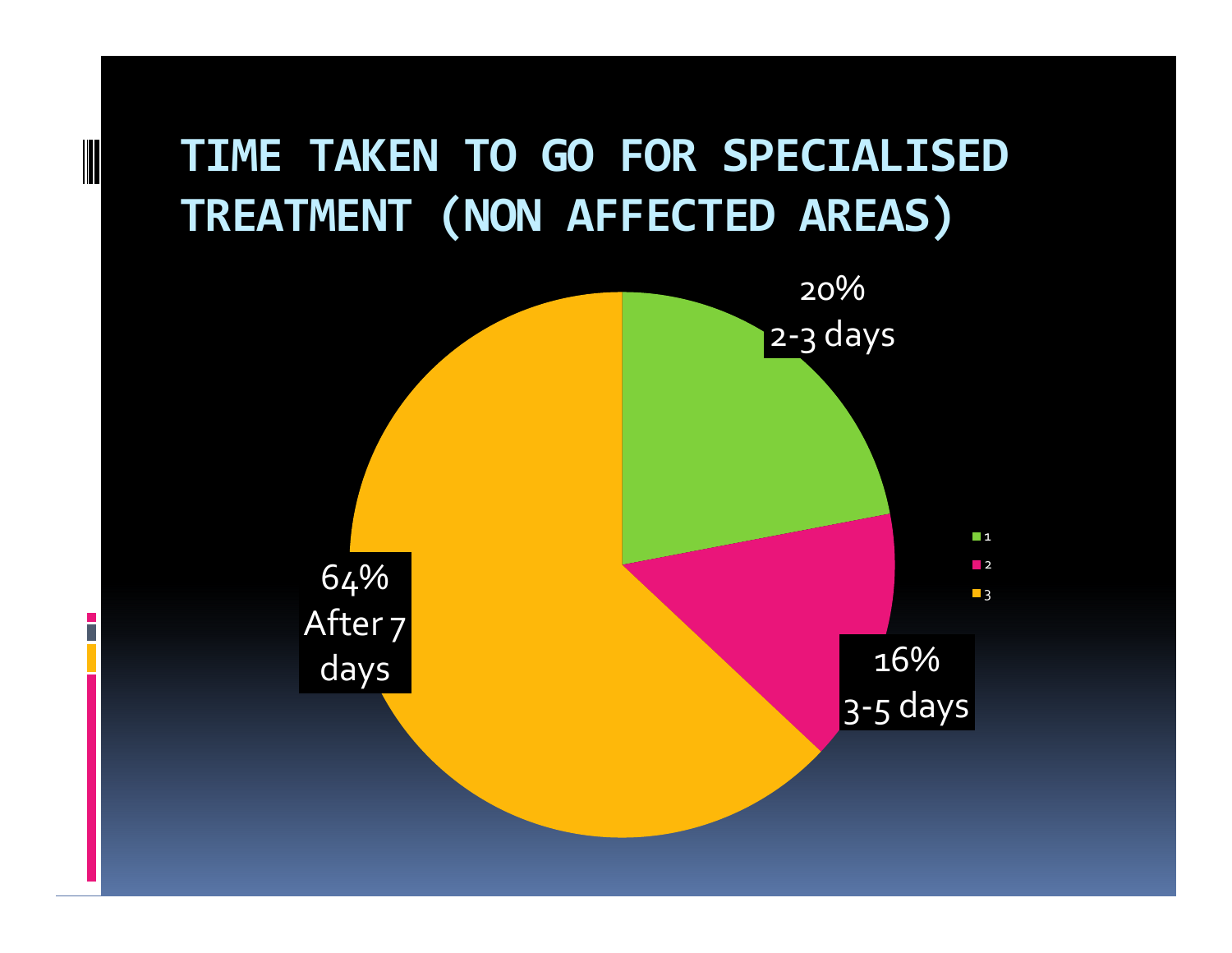#### **LIVESTOCKS AND THEIR STATUS:Families having livestock's-Affected areas**

n

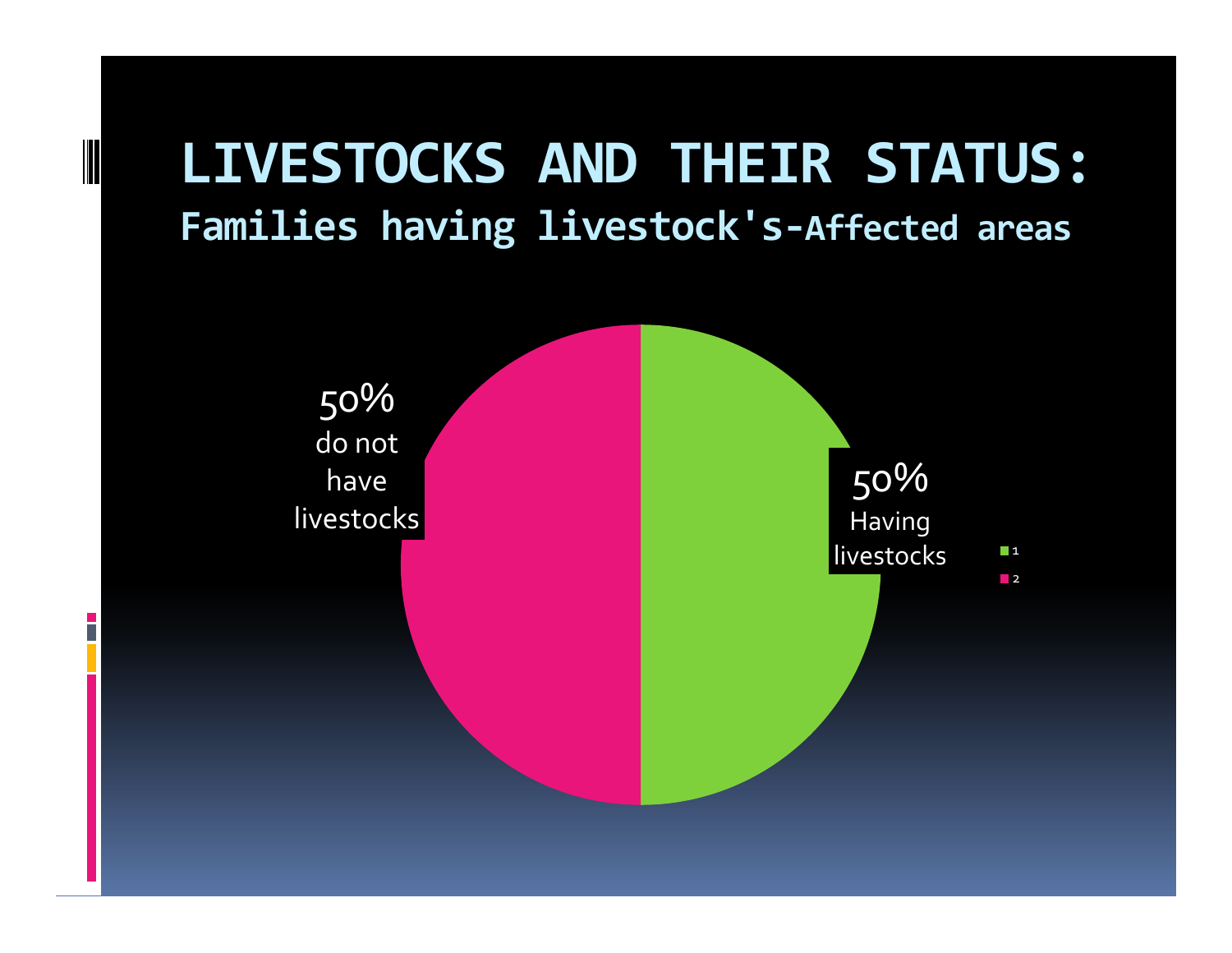#### **LIVESTOCKS AND THEIR STATUS:Families having livestock's-Non Affected areas**

n

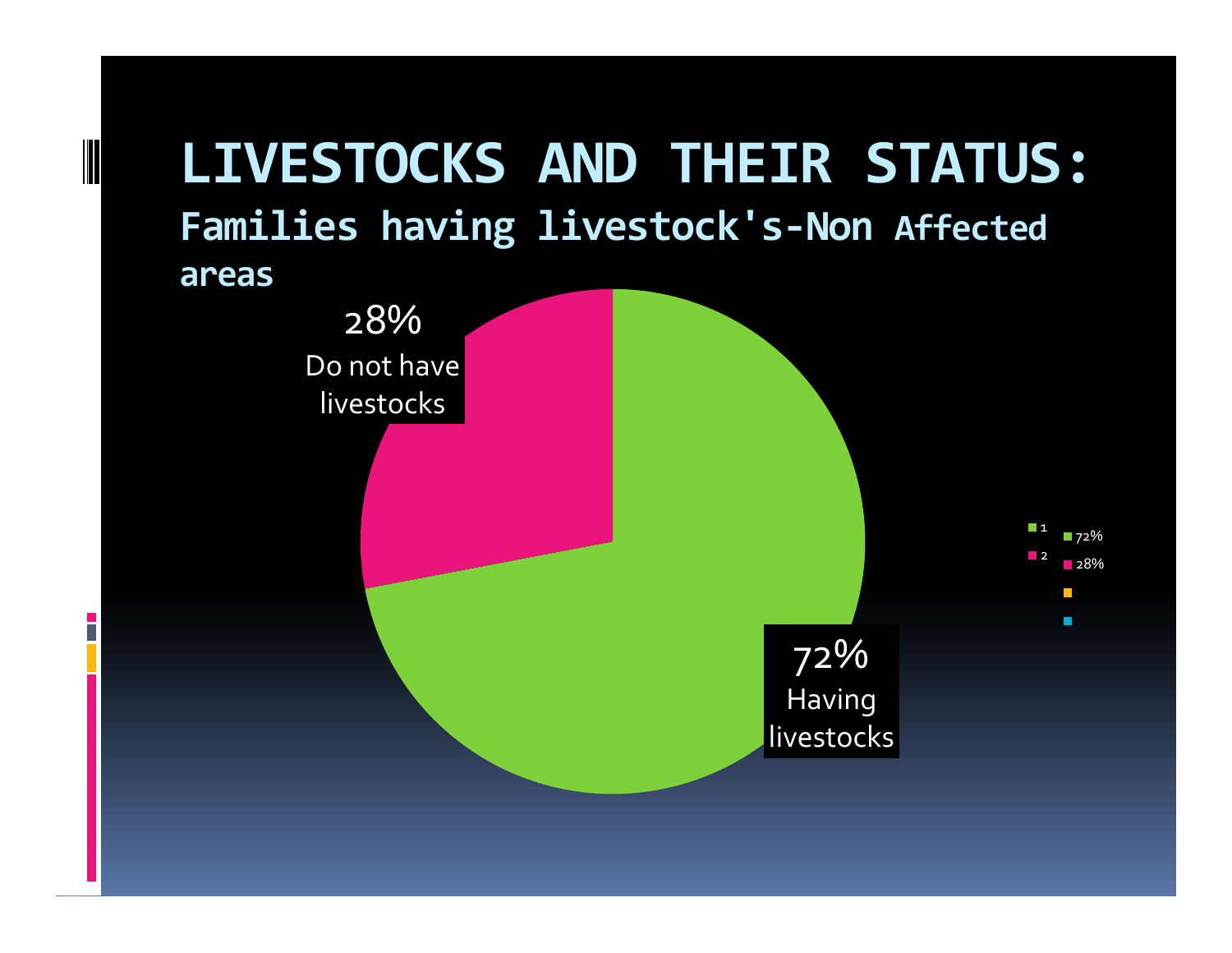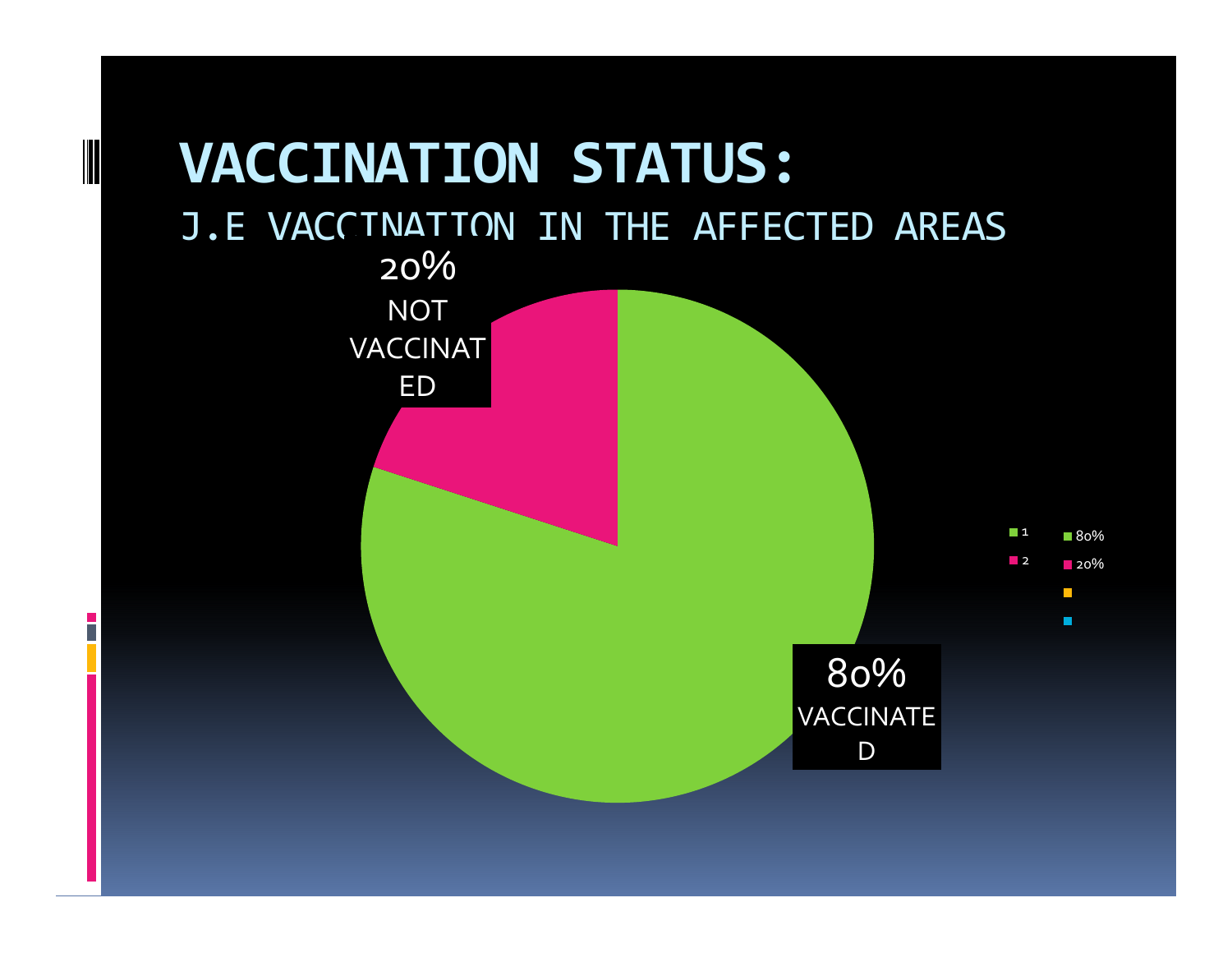#### **VACCINATION STATUS:**J.E VACCINATION IN THE NON AFFECTED AREAS

26% NOT VACCINATED

n

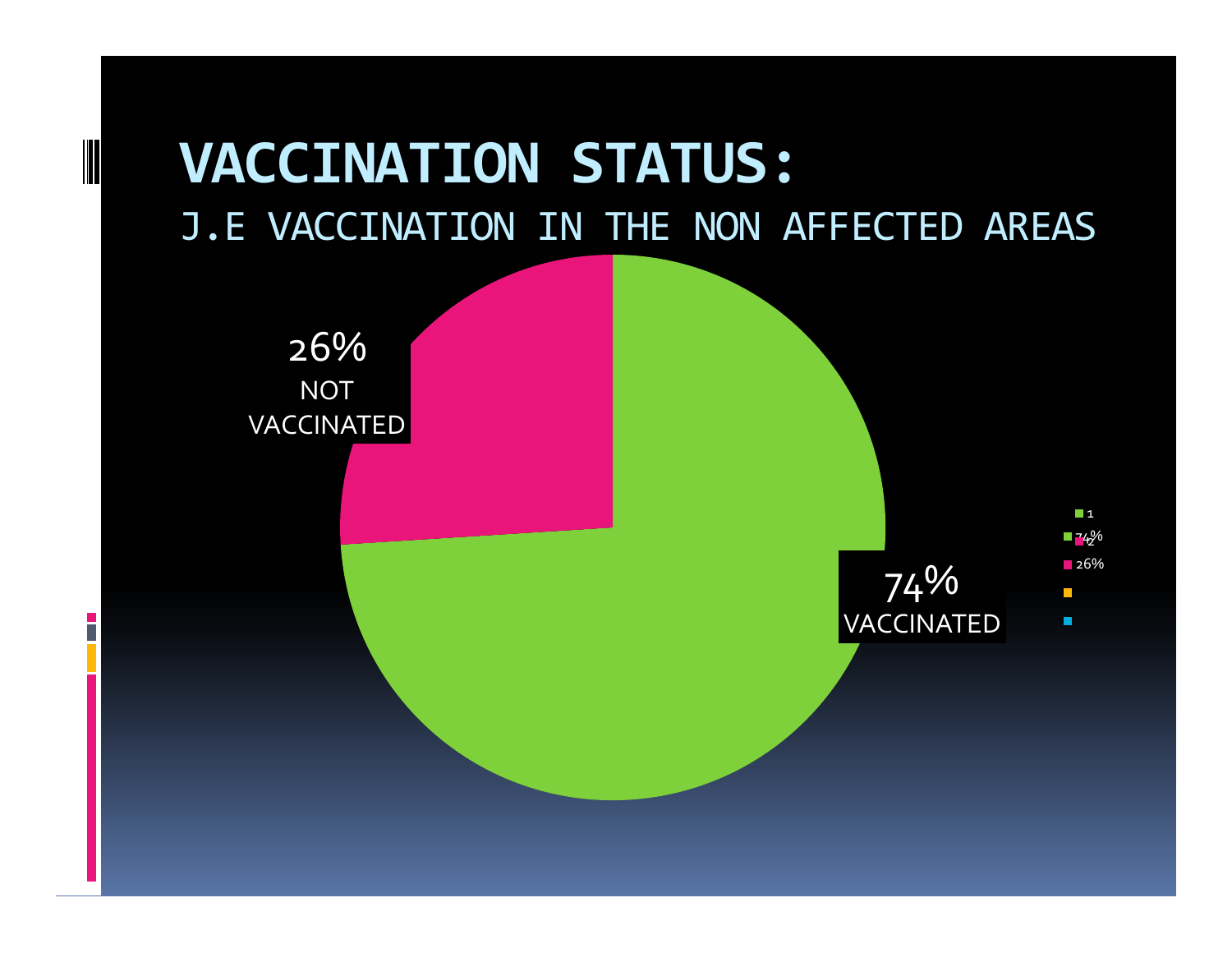#### **LIVESTOCK VACCINATION:IN THE AFFECTED AREAS: 53% vacccinated**

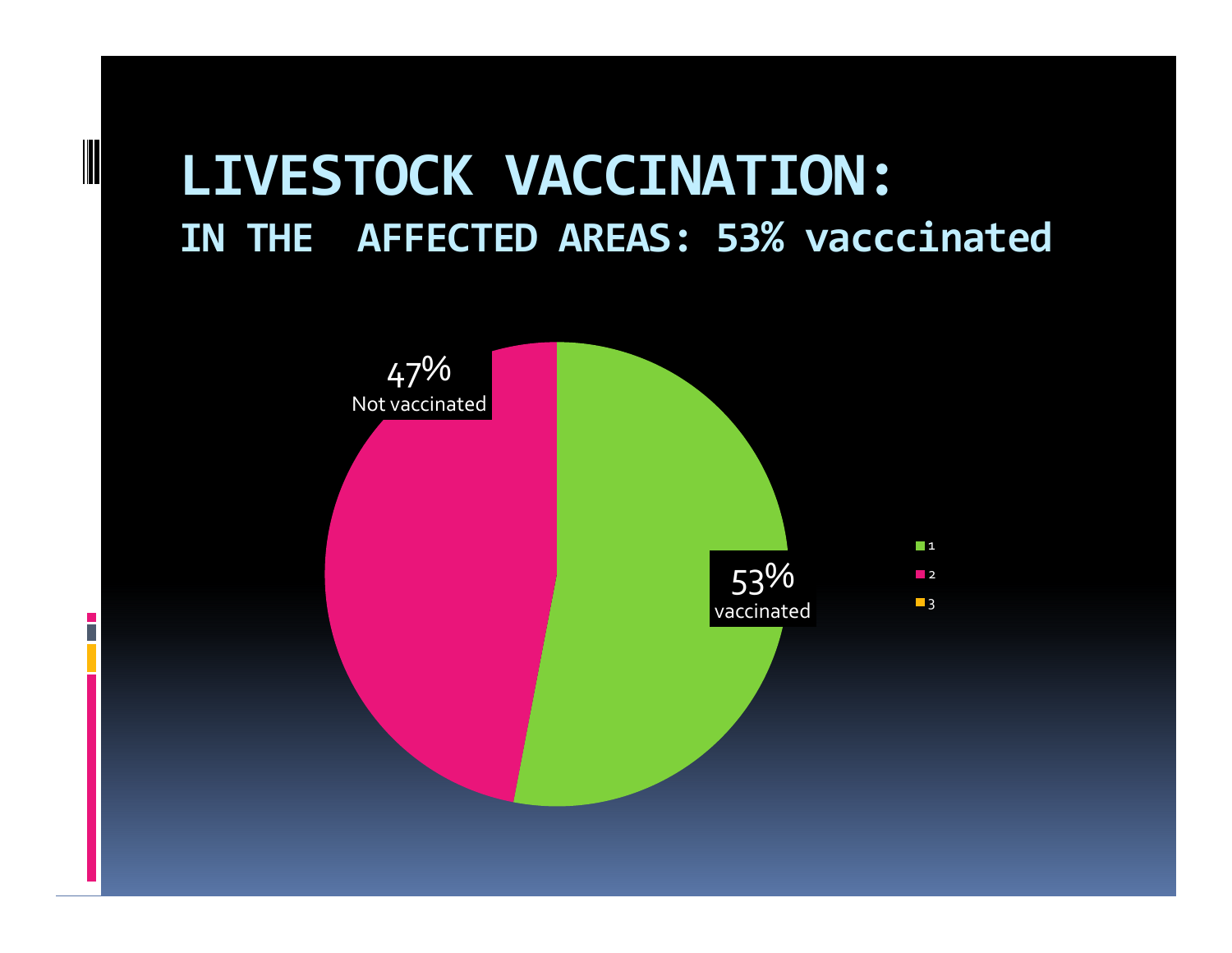#### **LIVESTOCK VACCINATION:IN THE NON AFFECTED AREAS:62% vaccinated**

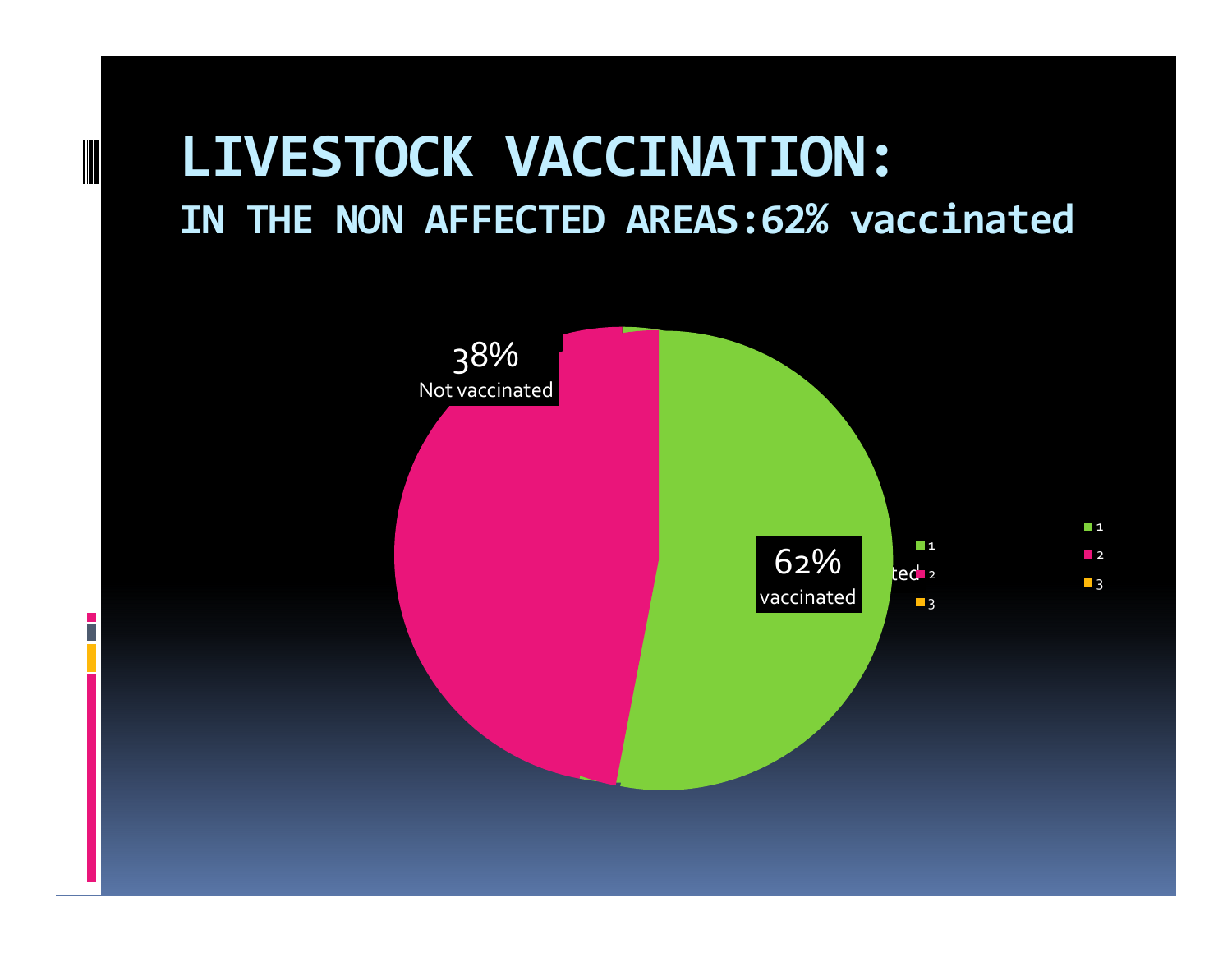#### **DROP OUT SCENARIO:**

F

• The trend for the past few years shows a drastic change in the climatic conditions. This particular disease was considered to have a direct relation with the rainy season and the time period was specific. For the pas<sup>t</sup> two years it is visible that the cases are being reported throughout the year, for the same reason it is suspected that something other than the killer trio (pig, mosquito and paddy fields) may be the cause or the carrier. It is evitable that only 12-13 cases reported are being found J.E.positive .Others are<br>said to be of Asute Ensephalitie Sundrame but the sticlesu said to be of Acute Encephalitis Syndrome but the etiology is still unknown and we do not think about other strains of same family or mutant of same species.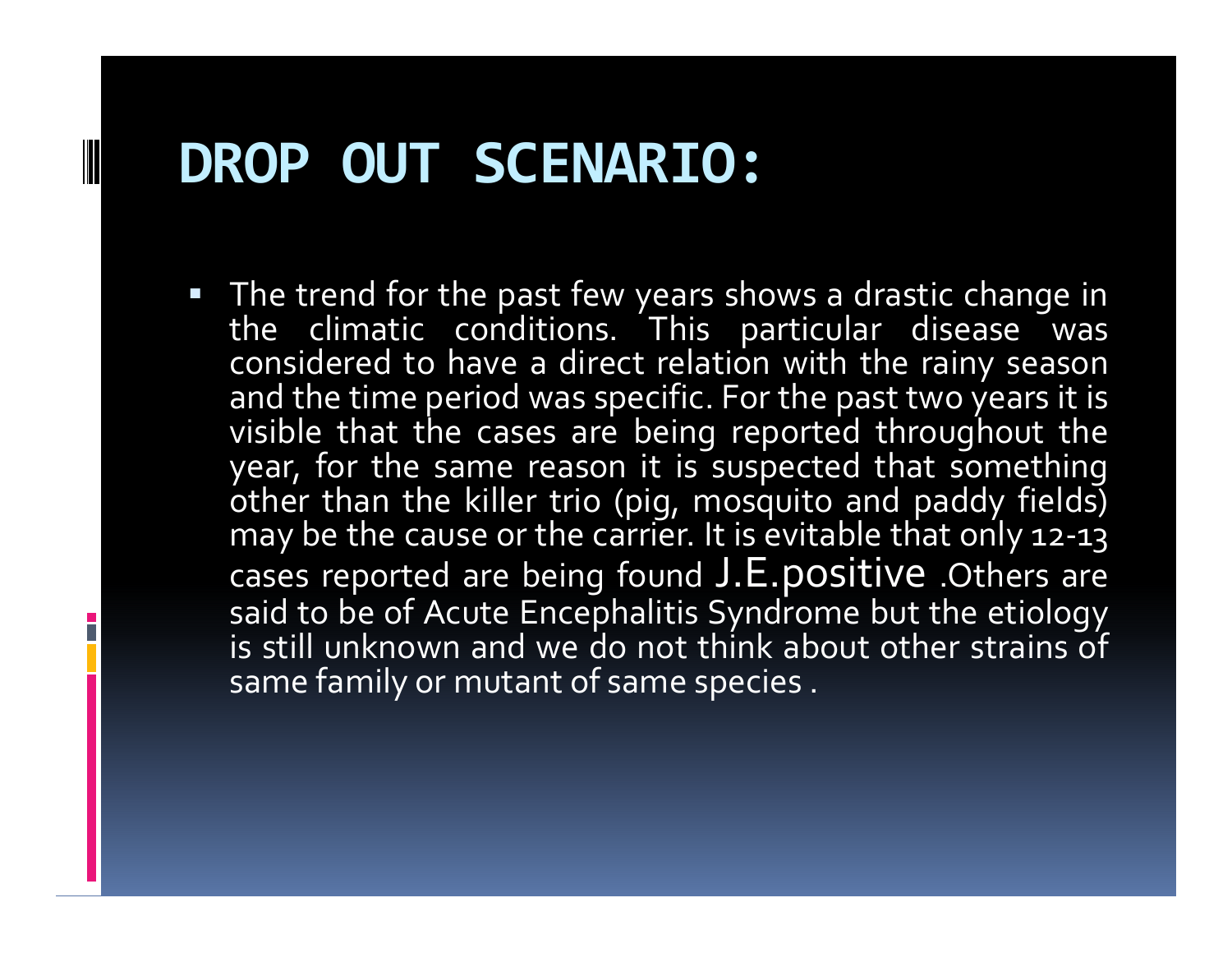H

 <sup>A</sup> long term (Twenty years) program with <sup>a</sup> scientific approach to monitor the nutritional level of the vulnerable group and its implications in terms of theepidemic should be designed.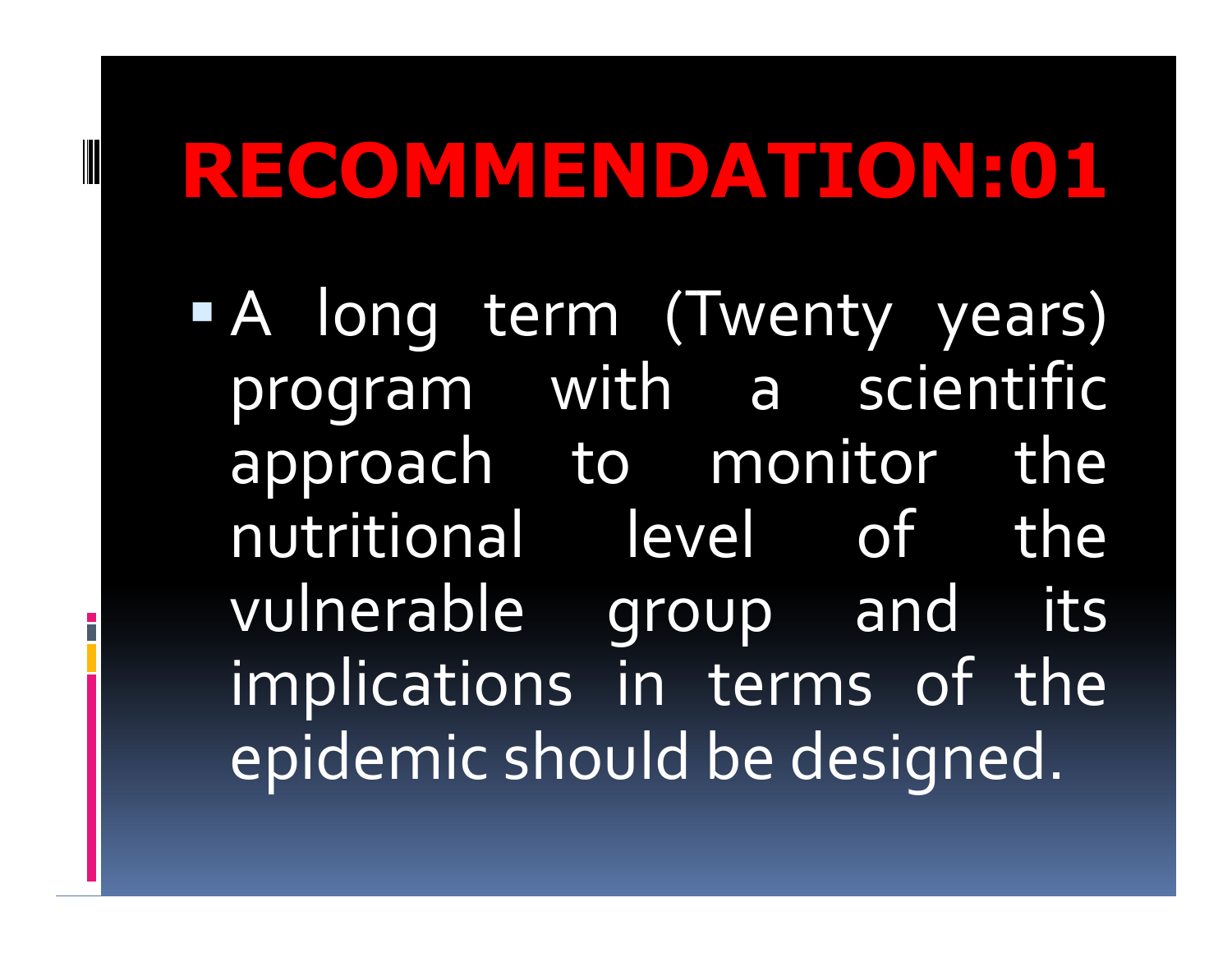**Contract Contract Contract Contract Contract Contract Contract Contract Contract Contract Contract Contract Co**  Coordination between different departments of the governmen<sup>t</sup> suchas health, veterinary, environmer health, veterinary, environment and social welfare should be assured. and a collective resource group should access and design <sup>a</sup> long termcomprehensive program and designto fight against the deadly disease.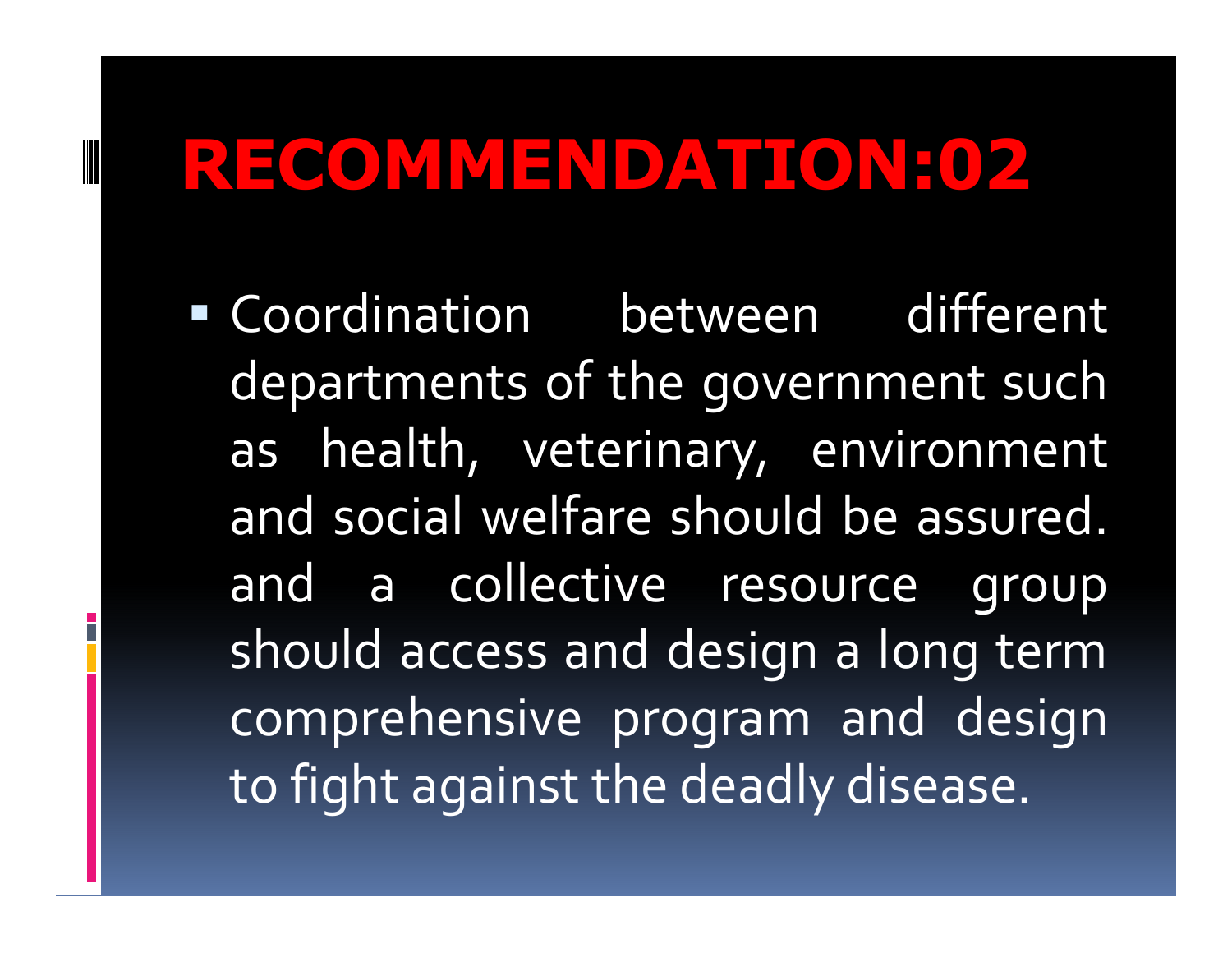**Safe and pure drinking water** should be made available to everyone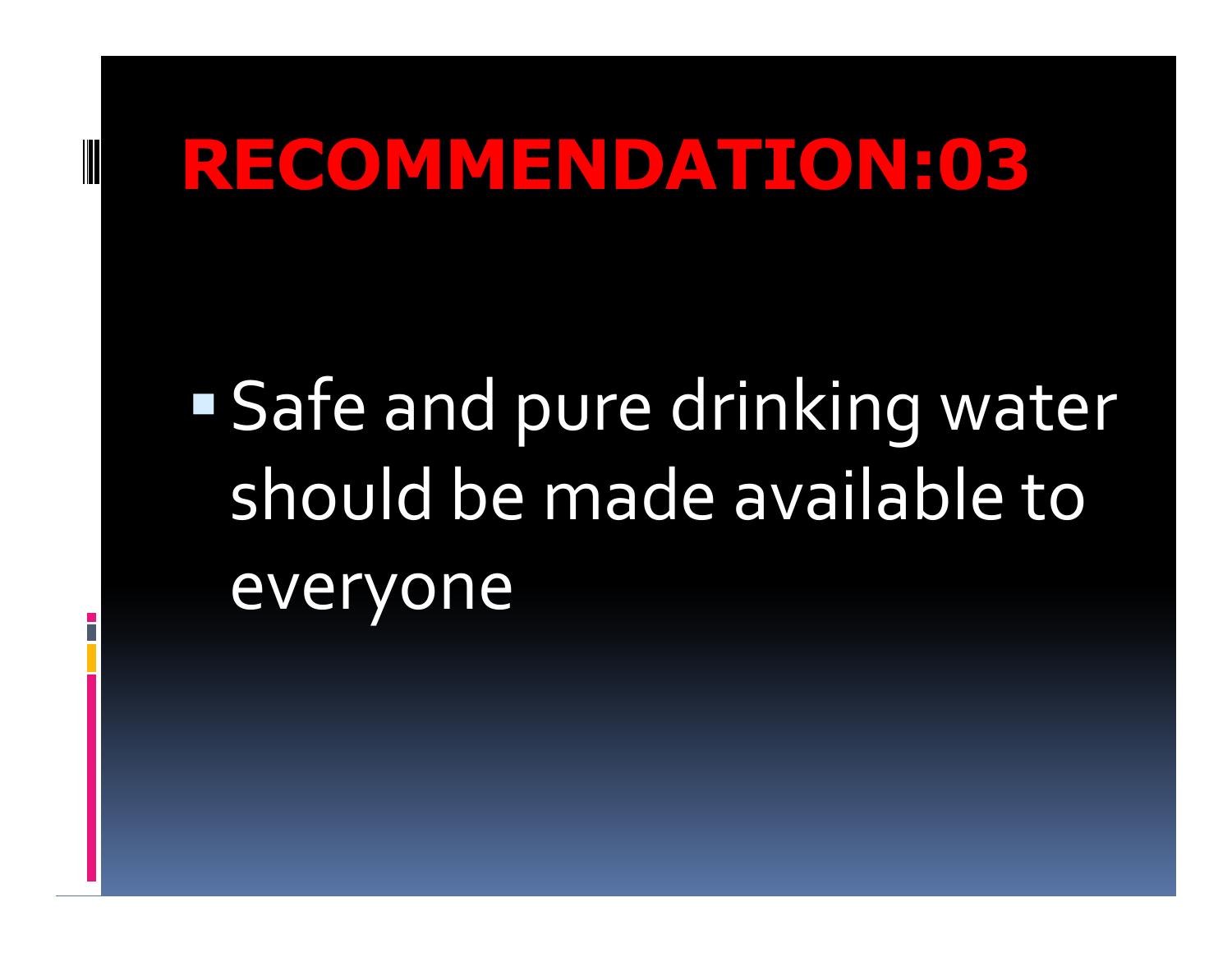Continuous evaluation and monitoring of the current preventive measures to be taken in the vulnerable areas and should be scientifically redesigned andexecuted.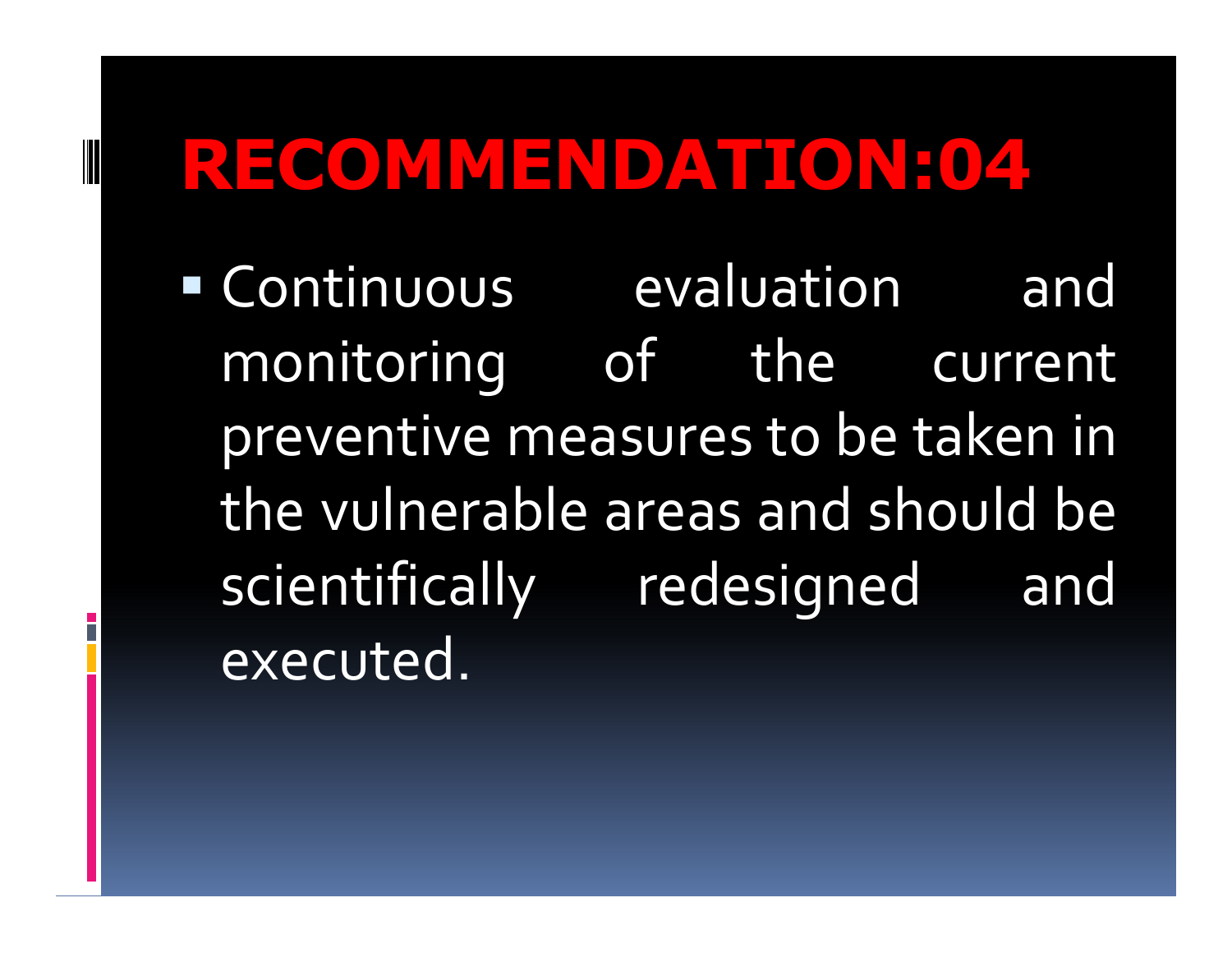$\blacksquare$ 

In the absence of required no. of trained health manpower, theuntrained/jhola chap doctors shouldbe empowered with knowledge and information's to assure the proper and timely referral of the patients for specialized advise.(As we cannot ignore their presence and the role in<br>the field \ the field )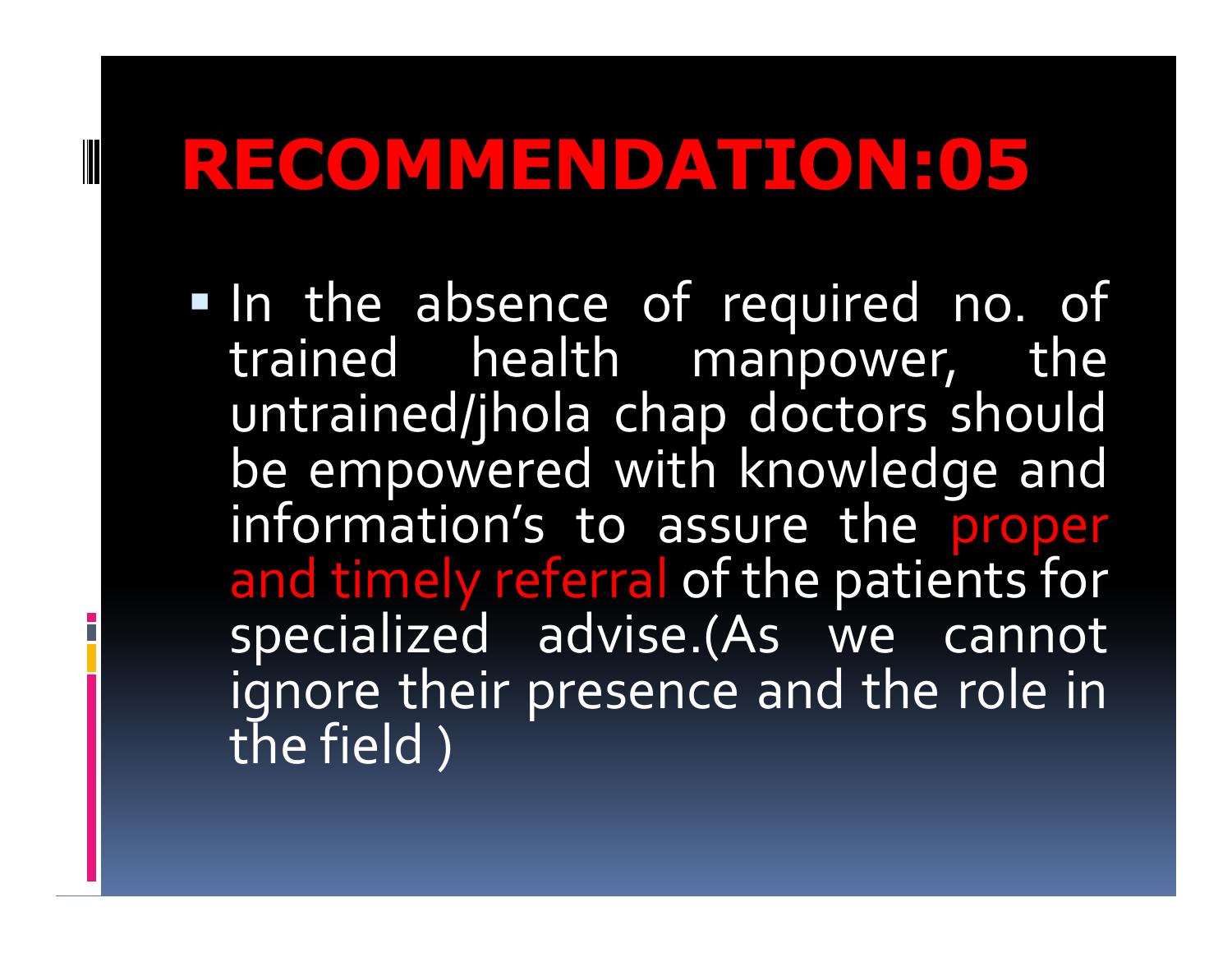Planned simultaneous vaccination of humans and animals should be done in order to minimize the risk factor.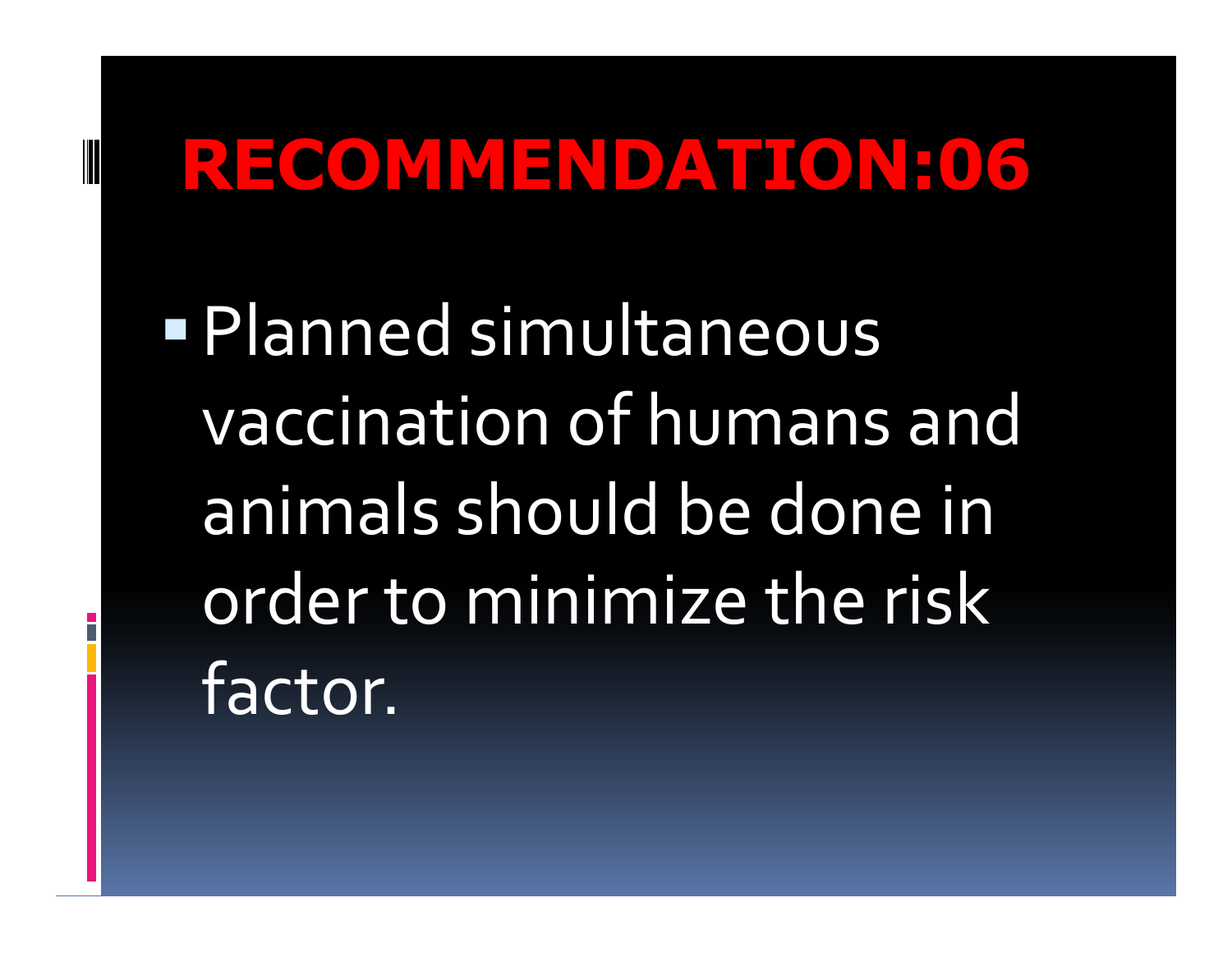**Contract Contract Contract Contract Contract Contract Contract Contract Contract Contract Contract Contract Co**  As the livestock's <sup>p</sup>lay an important role in insuring the livelihood and nutritional status of the masses, the role of the veterinarians should also be defined and ensured in the whole strategy/process. It should be kept in mind that the <sup>p</sup>igs, horses and the wild birds are the known amplifier hosts and likewise others may be.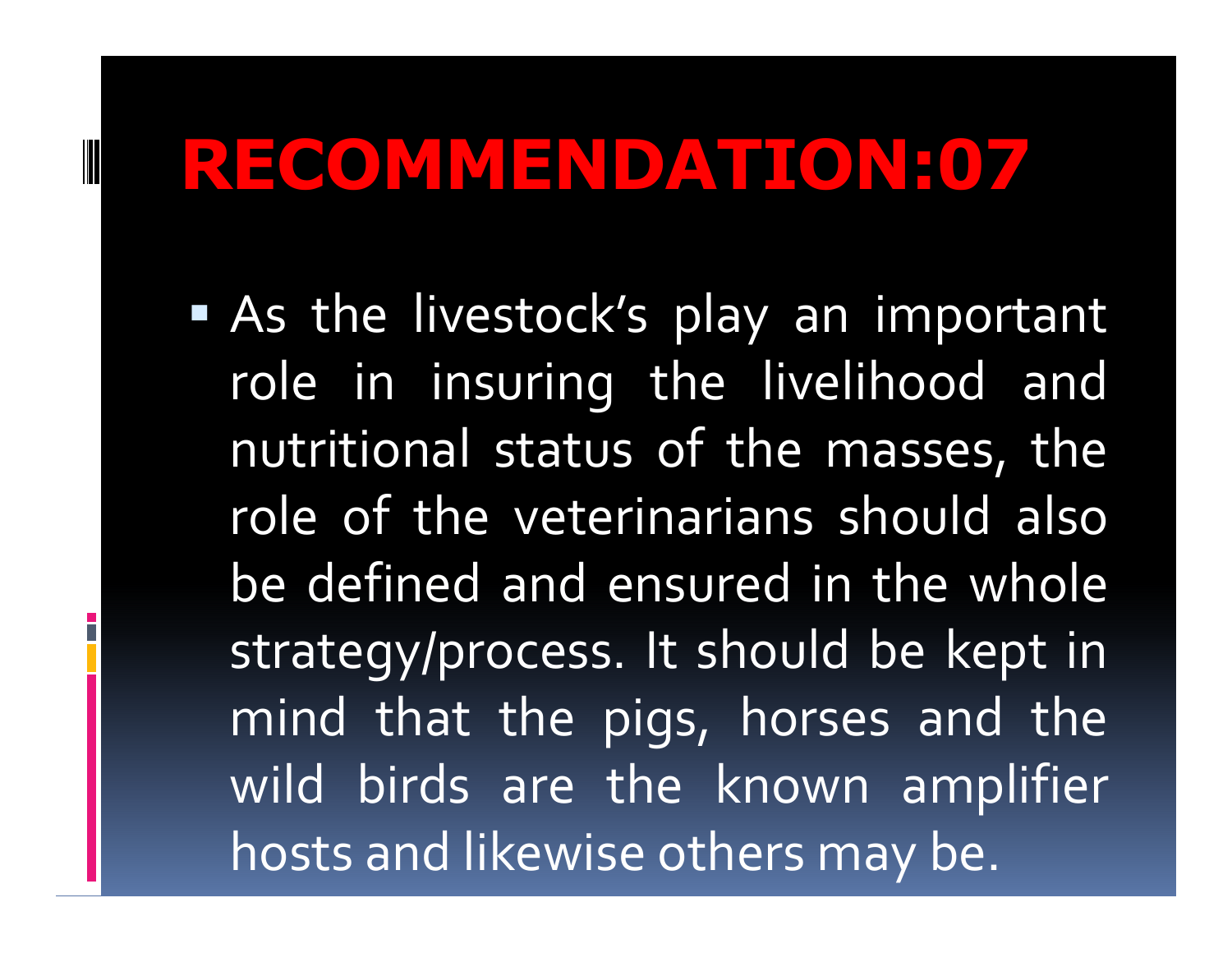$\blacksquare$  In view of low awareness, the tools for awareness should beredesigned with a scientifi aa scientific approac<sup>h</sup> keeping in mind the specific roles of different stakeholders.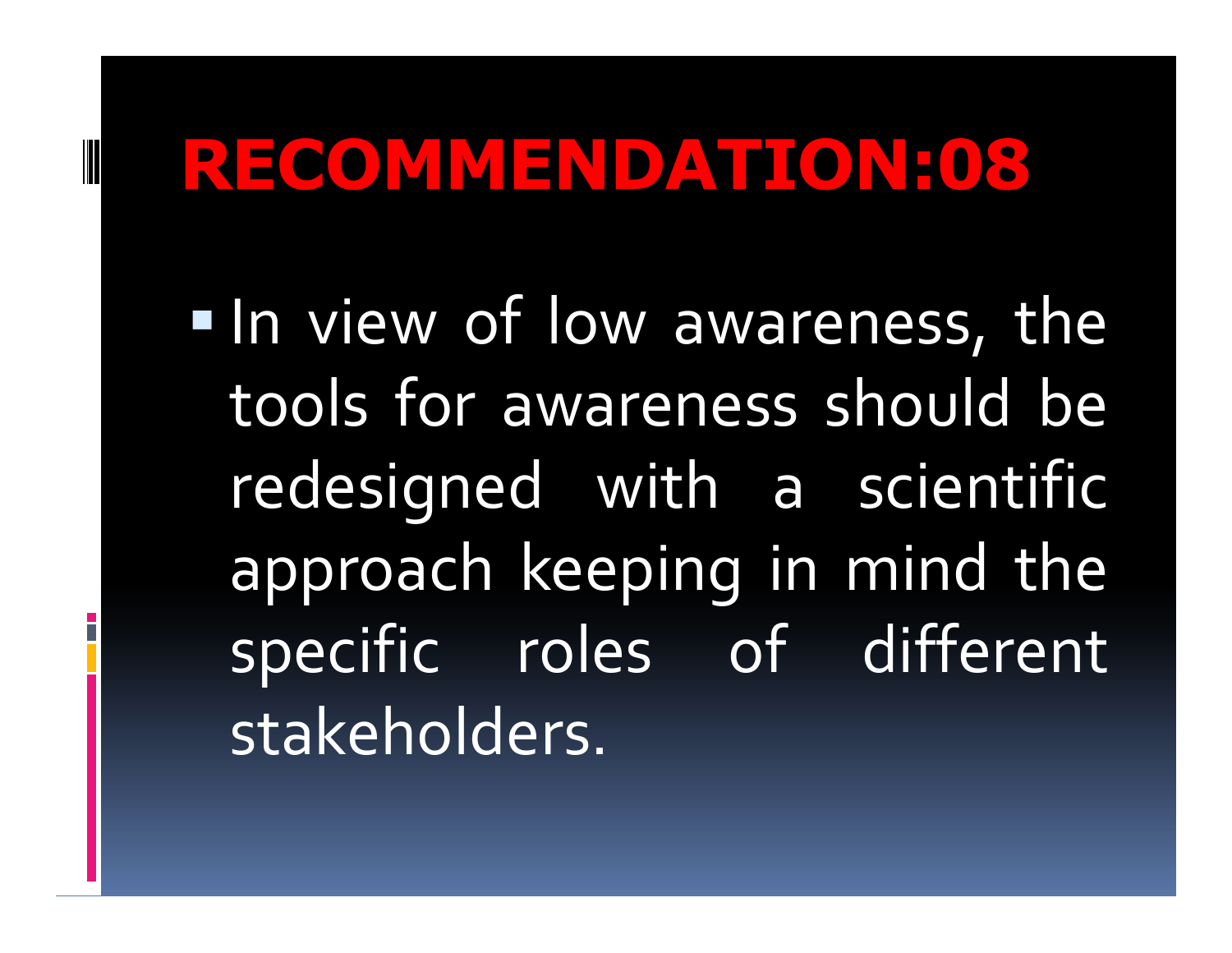<sup>A</sup> nodal officer at the district level directly responsible to the effective design and implementation of strategy be <sup>p</sup>laced which will help work anaffective surveillance, better coordination network and makethe system more accountable.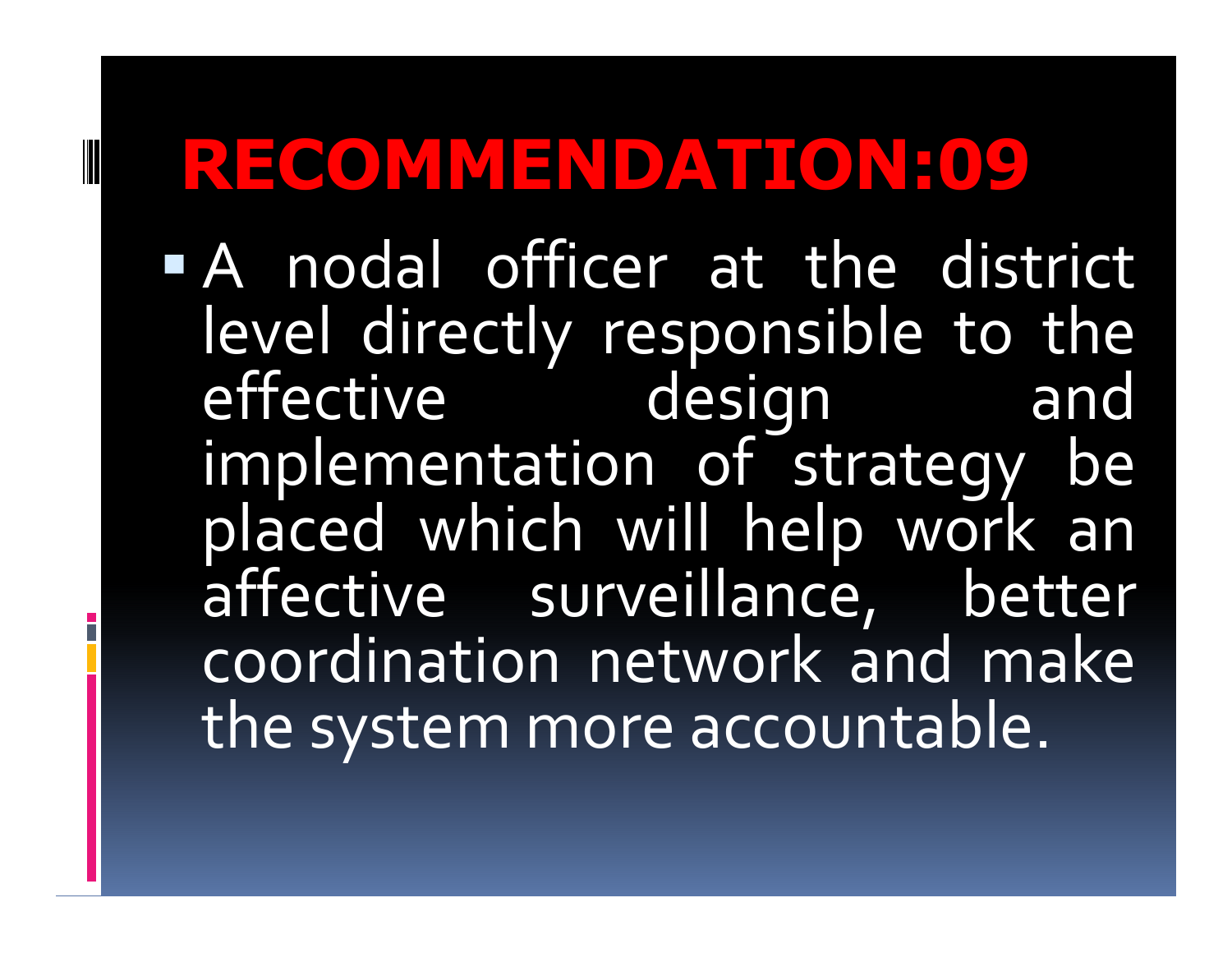- <sup>A</sup> HUMANE AND EFFECTIVE PHYSICAL,MENTAL AND SOCIAL REHABILITATION PLAN FOR THENEW ARMY OF DISABLED SHOULD BE MADE<br>AFFER THEIR IRENTIFICATION AND AFTER THEIR IDENTIFICATION CLASSIFICATION.A PROGRAMME SHOULD BE<br>INITIATED TO MAKE THEM ASSETS DATHED INITIATED TO MAKE THEM ASSETS RATHER<br>THANTIARILITY THAN LIABILITY
- $\Box$ ■ The official data shows that almost 30-35% of the affected are left physically and mentally disabled. If we consider the said ratio we find that about  $\,$ 1,25,000 affected are left behind in the past three decades in purvanchal with disability in some or the other form.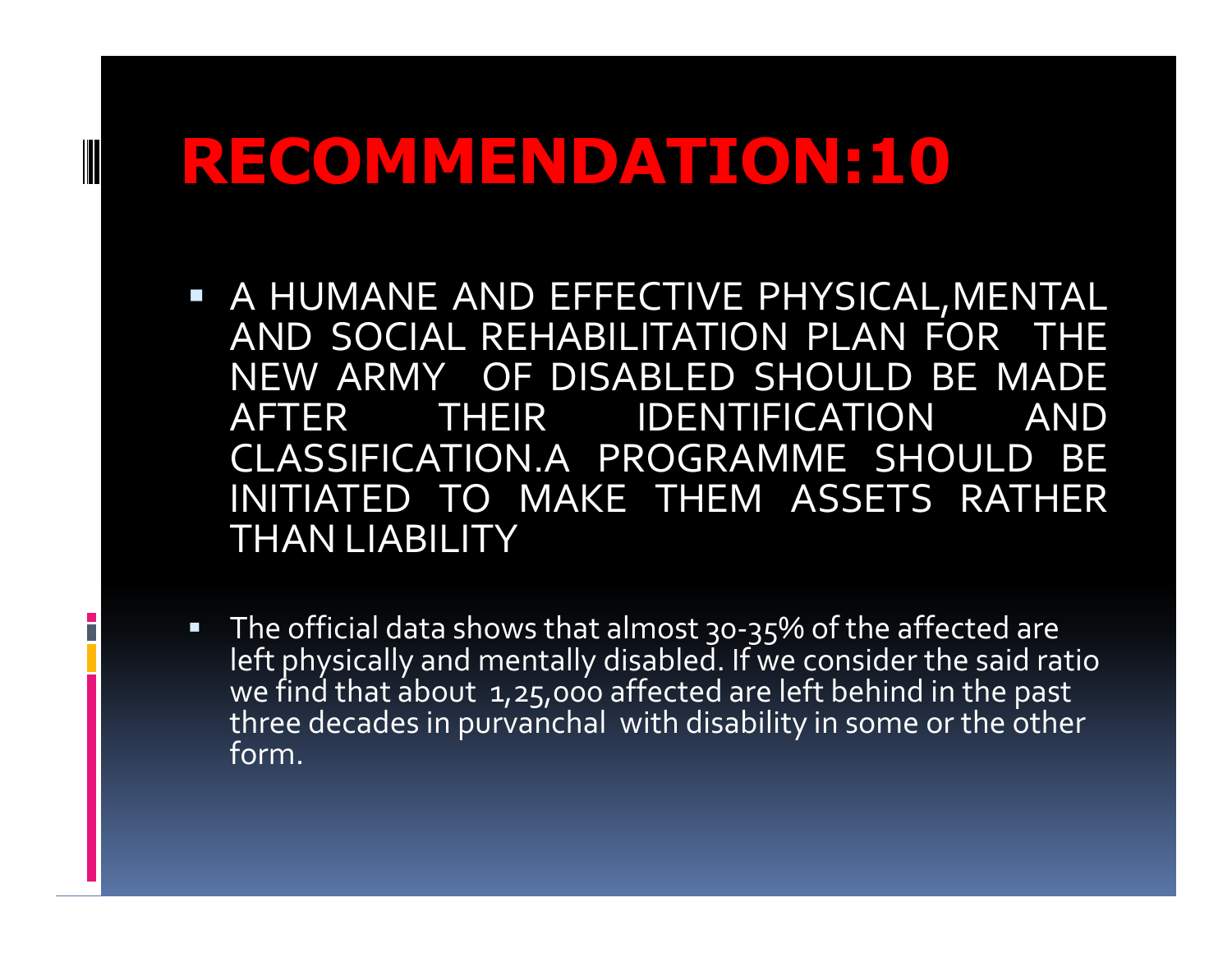MONEY SANCTIONED ANDDISBURSED AT VARIOUS LEVELS<br>DISBURSED AT VARIOUS LEVELS BY THE GOVERNMENT SHOULD<br>PELIUIW LITH ISER BE FULLY UTILISED IN AN<br>ACCOUNTABLE.MANNED ACCOUNTABLE MANNER.

■ \*\*\* SOURCES SAY THAT ONLY <mark>30-40%</mark> OF THE<br>FLINDS ARE REING LITILISED FUNDS ARE BEING UTILISED